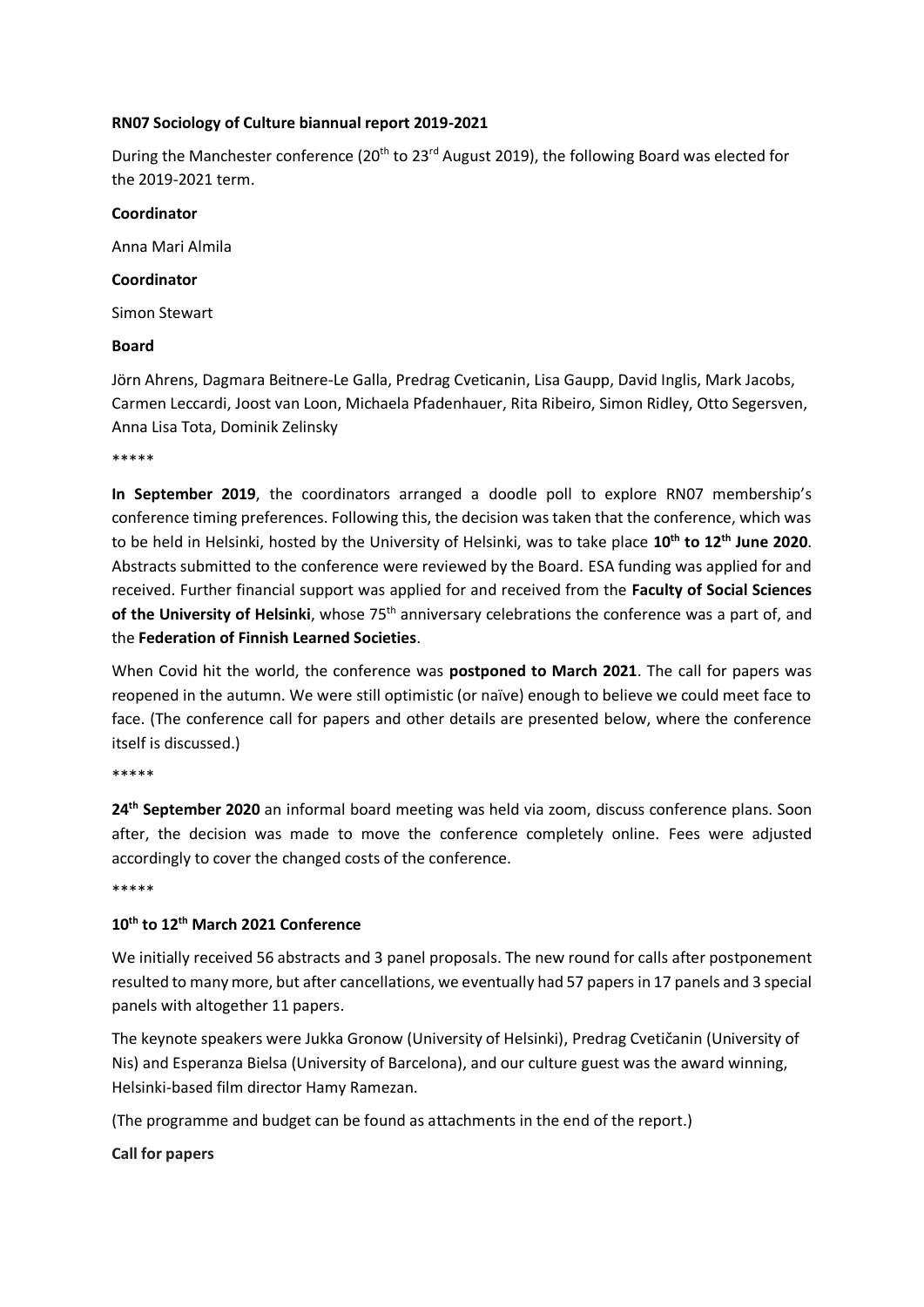#### **En-Compass-ing Culture(s): Beyond East/West and South/North**

8th mid-term conference of the European Sociological Association's

Sociology of Culture research network (RN7)

#### **10th to 12th June 2020 (later: 10th to 12th March 2021)**

University of Helsinki, Finland (later: online conference hosted by University of Helsinki)

The ESA Research Network Sociology of Culture (RN7) announces its 8th midterm conference, which will take place on 10<sup>th</sup>-12<sup>th</sup> June 2020 at the University of Helsinki, Finland.

The European Sociological Association's Research Network on the Sociology of Culture provides a global network for scholars working on sociological studies of culture and cultural reflections upon sociology. It aims to develop sociological understandings of phenomena such as meaning, symbolism, cultural structures and practices.

#### **Conference Theme**

The critique of culturally and politically dividing the world into essentialising entities such as 'East', 'West', 'Orient' and 'Occident' is now well established. Yet all sorts of seemingly objectively geographical, but in reality socio-culturally constructed, divisions survive or thrive: the global South versus the global North; southern Europe versus northern Europe; Eastern Europe versus Western Europe; so-called Eastern countries versus Western countries; eastern versus western districts of cities, regions and countries; and so on.

Such categories carry various and fundamentally unequal connotations and associations. They are constituted by, and in turn serve to constitute, wider structural inequalities and social divisions around the world. In this conference we ask whether it is possible for sociologists of culture, cultural sociologists and practitioners of cognate disciplines to go beyond these categories, whether we should attempt to do so, and how we might do so if we try.

How do sociological studies of culture currently analyse issues of symbolic and other geographies, and how might they develop new approaches to such matters in the future? How do both "real" and "imaginary" geographies and socio-cultural-geographical constructions currently inform the practice of sociology, especially but not only those branches of sociology concerned with cultural matters? And how do these factors inform and shape, for good or for ill, how culture and cultures are conceived of and practically researched? What are the "geographical politics" of sociological analyses of culture, both around Europe and around the world? How might current power imbalances and inequalities in cultural sociological practice be identified and challenged, and how might they be overcome in both shorter and longer terms?

Is it possible to understand the history of cultural constructions of geography (or geographies) in a manner that would help us to move incrementally forward, or do we need radical breaks and ruptures with those histories instead? Which theories, methodologies and methods might help or hinder us to think in fresh ways about, and beyond, geographical division, be those cultural, social, economic, political, or a mixture of some or all of these? Which sorts of empirical and conceptual foci should be involved in this regard? How might a stress on socio-culturally constructed, imagined and contested geographies be thought about in existing sociological ways, and how might they prompt and create innovative forms of analysis? Can we move away from using conceptual and methodological compasses which already point in certain prescribed directions, towards using tools which allow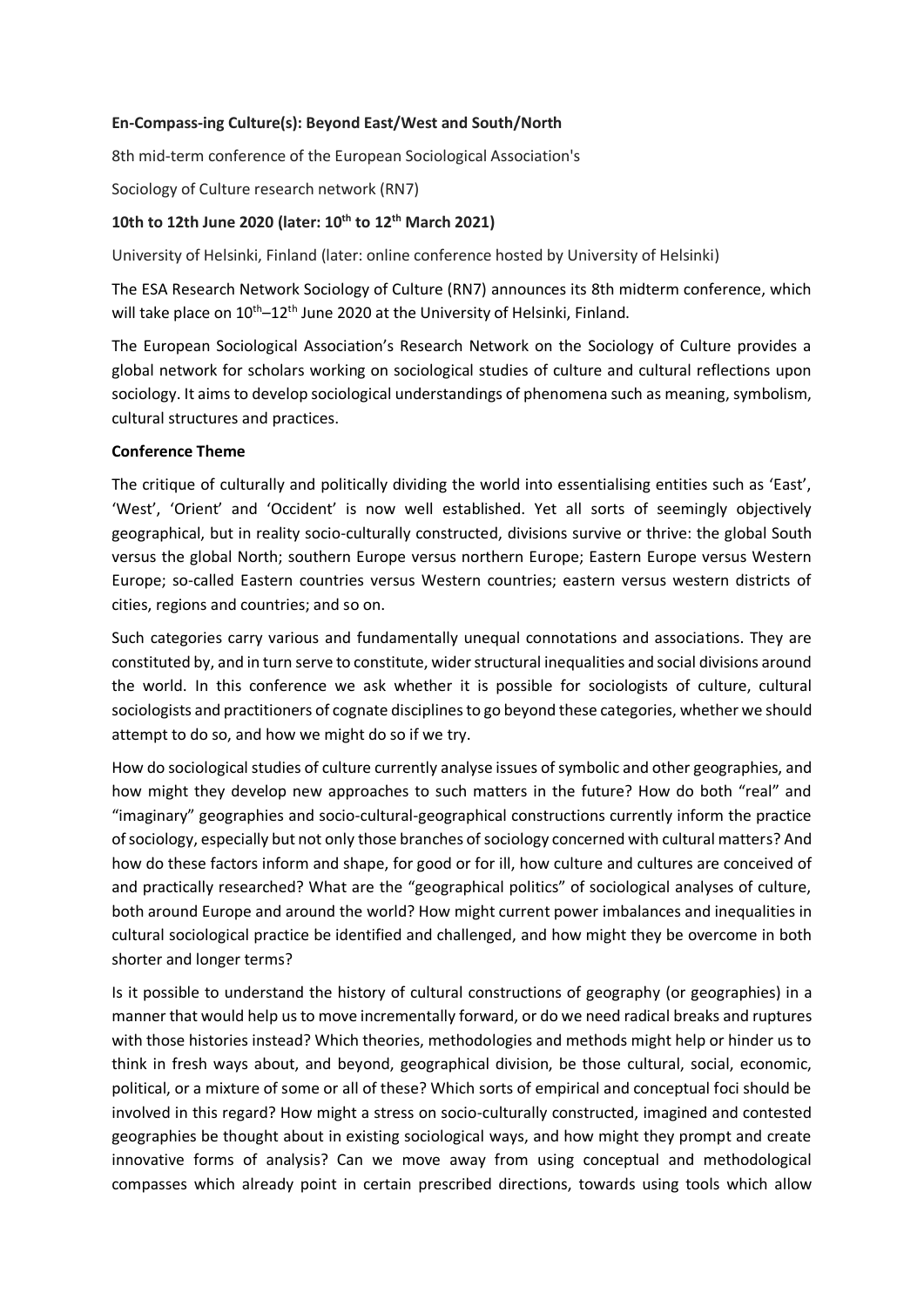envisaging the world in fresh, less divisive and more encompassing ways? If so, how might these ways of thinking and researching enable us to contribute to meaningful social change?

The conference explores these and related questions at local, national, transnational, regional and global levels.

#### **We welcome contributions on the following areas:**

Borders and boundaries – new and old Hierarchies, divisions and contestations thereof Communities, spaces, places Urbanity and rurality Memories, narratives, translations Appropriation and appreciation Taste and tasting Bodies, subjectivities, identities History, change and continuities Deviance, protest and resistance Cultural production Cultural consumption Cultural and human geographies Cosmopolitanism(s) Media and mediatization Mediation and intermediaries Mapping locations and cultural phenomena Representations of locations, people, cultures Geographies and social regimes – genders, sexualities, classes, ethnicities, religions, disabilities Movements and flows – voluntary and forced – humans, goods, ideas Gentrification of cities and other locations Social, cultural and sociological theory Cultural sociology (general) **Notes for authors** We welcome both abstract and panel proposals. Each author cannot submit more than two abstracts (as first author). Please submit your abstracts and panel proposals in **word or pdf format** by **Sunday 1st December** 

**2019** to [ESAHelsinki2020@gmail.com](mailto:ESAHelsinki2020@gmail.com)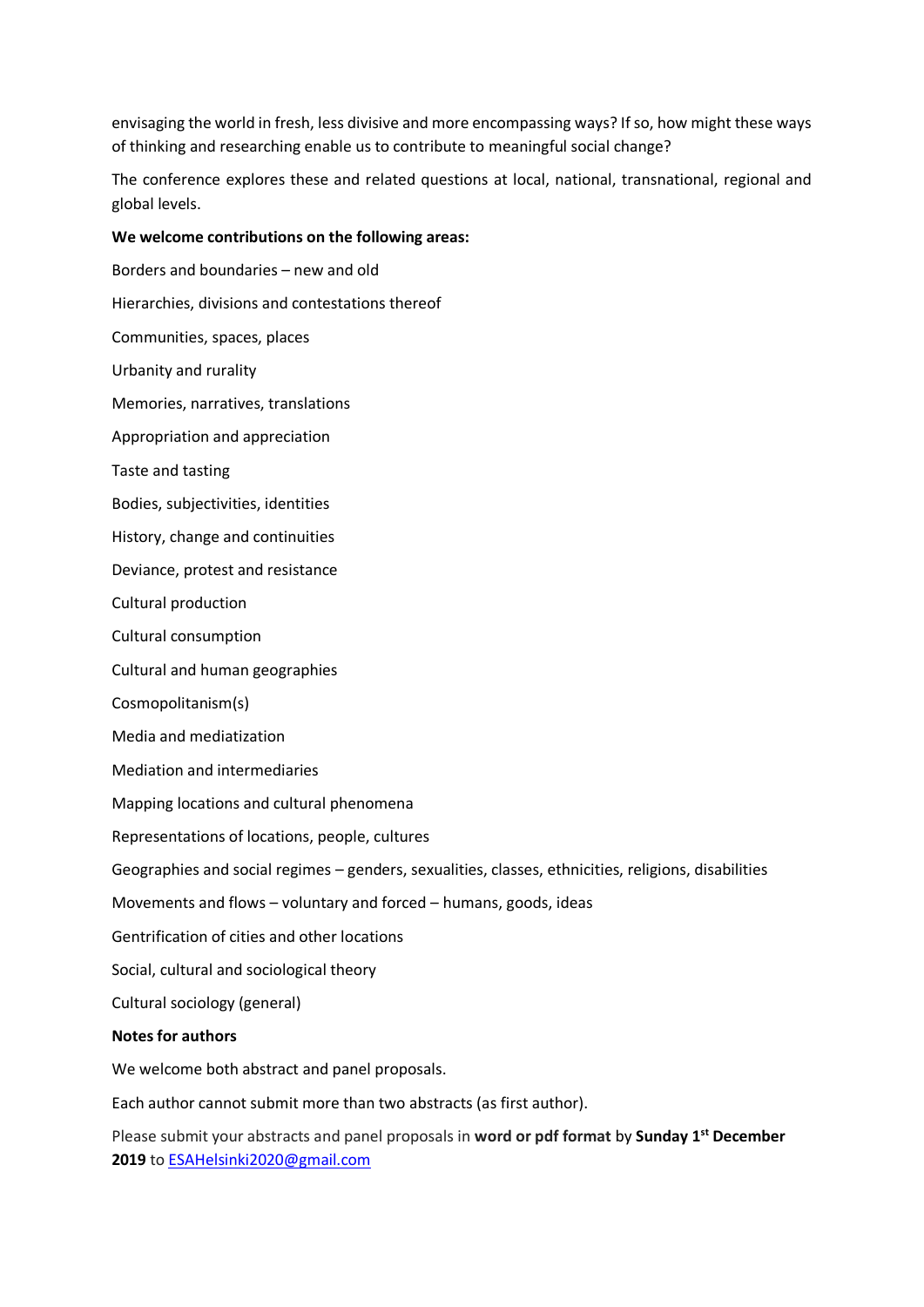#### **Abstracts**

Please submit abstracts of around, but no more than, 300 words to the conference email. Please include in the submission the name(s) of the author(s), institutional affiliation, and email address(es).

#### **Panel proposals**

Please submit a short outline of the panel session (no more than 150 words) **and** 3-4 abstracts according to the instructions above.

#### **Important dates (changed according to the postponement)**

The deadline for abstract submission is **1 st December 2019**. (15th August 2020)

Notification of acceptance by **15th January 2020**. (10th September 2020)

Registration opening **15th March 2020**. (1st December 2020)

Registration deadline for presenting authors: **12th April 2020**. (17th February 2021)

Further information and guidelines, as well as information on keynote speakers, social events and other activities can be found on the Conference website: <https://www.helsinki.fi/en/conferences/encompassing-cultures>

Please note that there will be a conference fee (with refreshments and lunches included), with discounts for all students and ESA members. Proof of status or affiliation should be presented during the online registration process.

\*\*\*\*\*

#### **Business meeting 10th March 2021**

During the conference, a formal business meeting for RN07 took place, chaired by the coordinator Anna-Mari Almila. The meeting was fairly informal, and focused on concerns brought up by the members.

The chair opened the discussion by pointing out that the year had been challenging, and thanking everyone for their commitment to the Network. She gave an update on Barcelona conference abstract submissions and panels co-organised with other RNs (see details in the Barcelona conference section below). She reminded the Board members that their efforts would be needed in April, when the reviews of the 78 submitted abstracts were due. All were very willing to participate in the reviews.

Next, the upcoming Coordinator and Board election was discussed. Anna-Mari Almila was going to step down, and Simon Stewart was willing to be the  $1<sup>st</sup>$  Coordinator of the RN. Coordinator responsibilities were discussed, as well as future conference plans.

Next, the recent developments in ESA were discussed, namely the surprise Executive Committee decision to sack the highly competent Director, and the resignations of four Committee members as protest to this. Out of his own request, David Inglis left the meeting during this part of conversation, to ensure free and impartial discussion. Simon Stewart chaired this part of the discussion instead of Anna-Mari Almila, for the same reason, to encourage free and unrestricted conversation. The Board was unanimous in their concerns over the Committee actions, and it was decided that an open letter expressing these concerns would be issued. This was drafted by the Coordinators after the meeting, and circulated with the Board during the next weeks. All members agreed with the statement, and it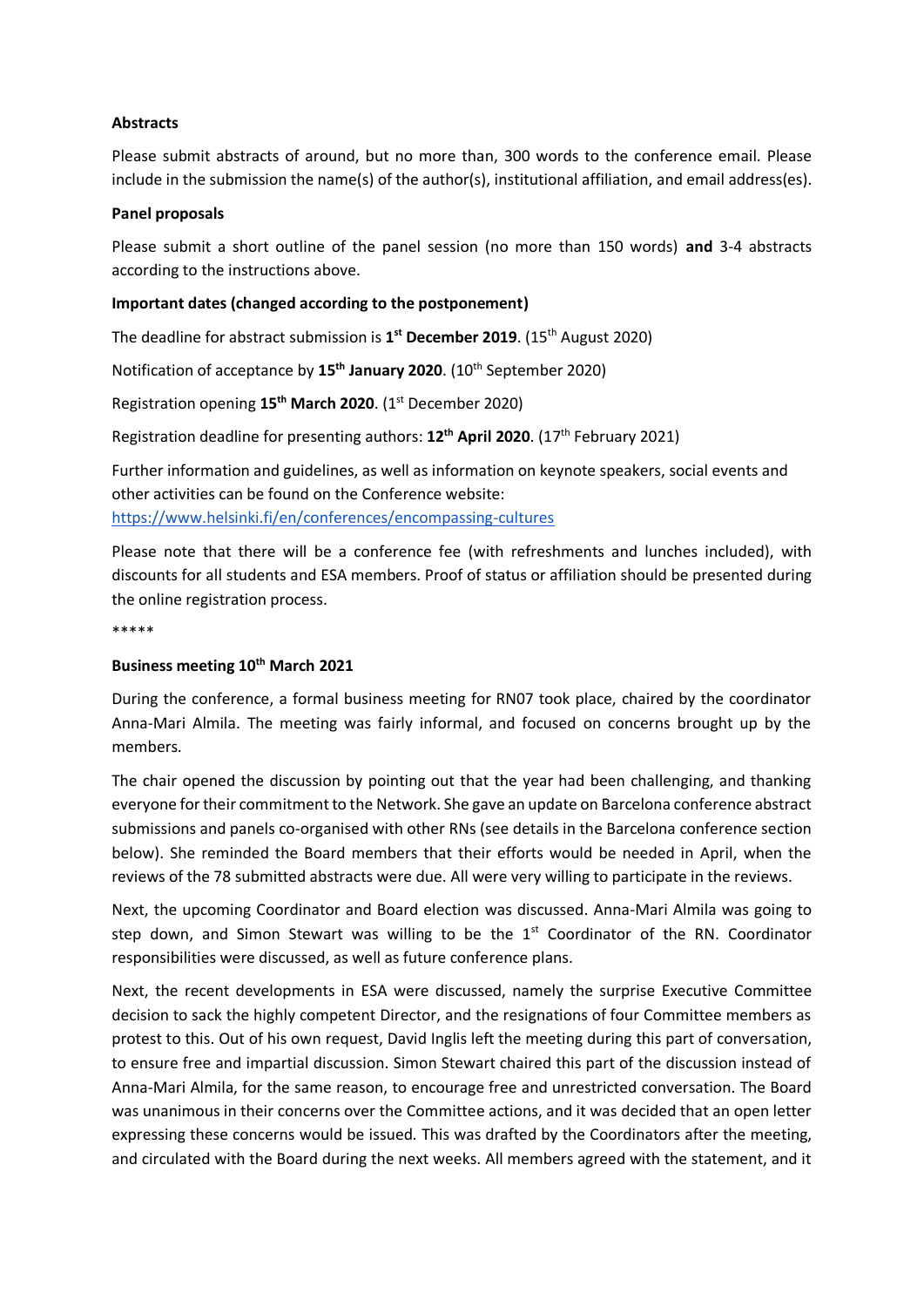was unanimously decided to deliver this to the notice of ESA and its membership. (The full letter is below).

In the final part of the meeting, David Inglis gave a speech in praise of Mark Jacobs' significant contribution to the RN over the years. He is a great colleague and also one of the best cultural sociologists in the field. Mark is retiring but we hope that he will be able to join us at conferences in the future.

\*\*\*\*\*

#### **Open letter to the ESA Executive Committee**

#### 9.4.2021

We, the Board members of RN07 (Sociology of Culture), express our deep concern regarding the process through which the Director of the ESA was dismissed from her position.

We find the dismissal process to be fundamentally flawed. We are also concerned about the lack of adequate communication with the membership about the process.

We feel there are important matters of principle involved here. As sociologists, we should do everything we can to treat our employees in a fair and just manner. In any dispute between employer and employee, the primary method of solving an issue should be mediation. But there seems to have been no meaningful attempt by the Executive Committee in this regard. We are therefore very concerned with the Executive Committee's decision rapidly to enter into a legal process with the employee, leading to immediate dismissal, without beforehand seeking to engage in either internal or external independent mediation.

The decision to enter into a legal process to dismiss the Director is an extremely worrying decision for several reasons. First, it puts the employee into a very difficult position, which we want to express our deep concerns about. Second, it puts the ESA in serious risk of facing a drawn-out legal process and potentially expensive court case, which could undermine its financial stability. Third, the legal situation has created a situation whereby communication with the membership about the dismissal is dismissed and made impossible by referring to the legal case.

We feel that all of this should have never been allowed to happen and that the situation should never have come to such a negative position for everyone involved.

We now urge the Executive Committee to take immediate, concrete, and publicly communicated steps to resolve the situation in an amicable manner, to avoid a court case, and to give the Director a properly fair hearing as part of a meaningful mediation process. We ask the EC to revoke the dismissal process and to enter into constructive negotiations with the employee.

We also wish to see much improved communication from the side of the EC towards the membership, both about this matter and about all issues of governance of the Association. This is the necessary basis for any association to run in a truly democratic, open, and transparent manner, all of which are currently seriously in need of improvement.

The Board of RN07 – Sociology of Culture Contact: Anna-Mari Almila, Coordinator Delivery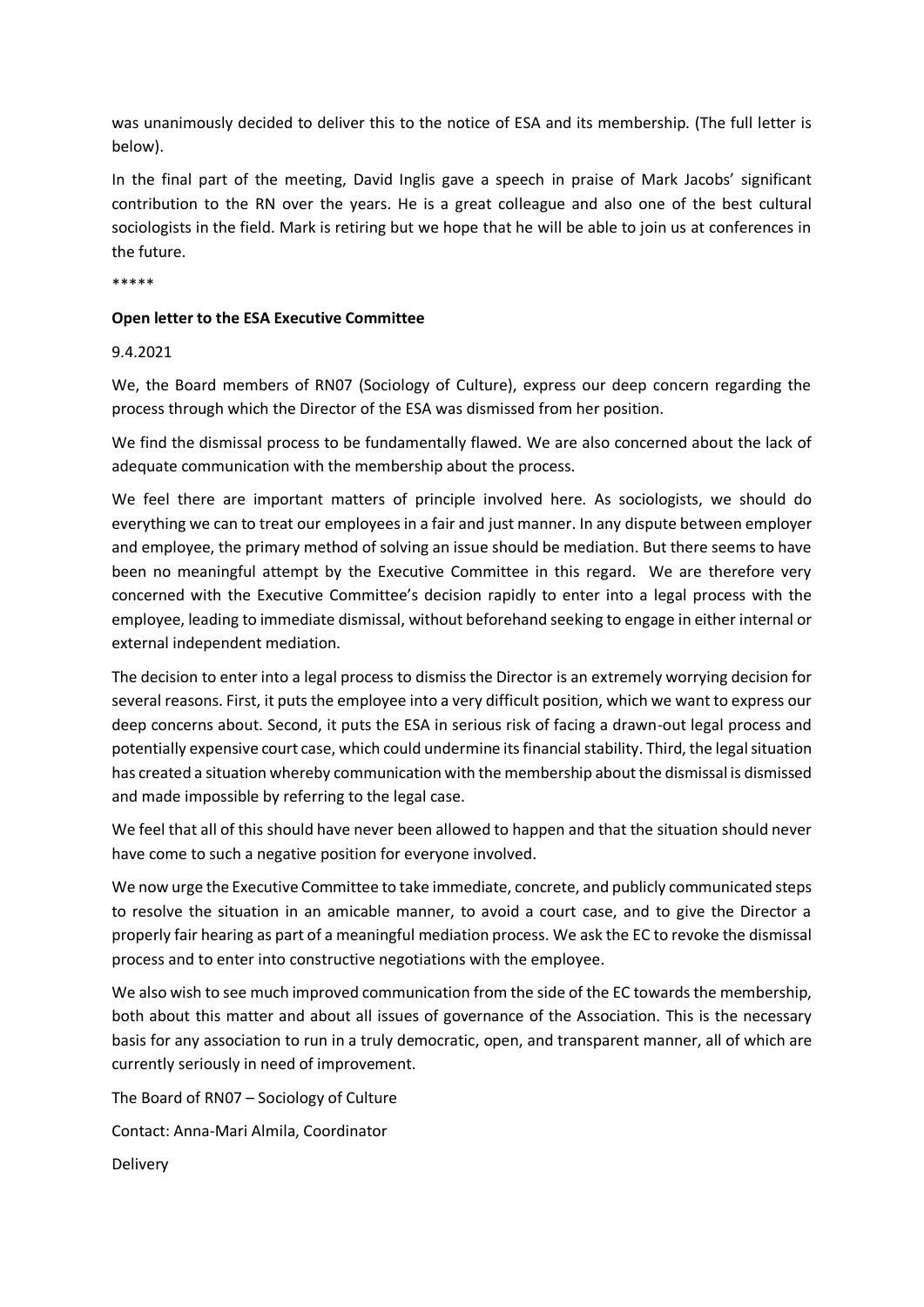Executive Committee Advisory Committee RN07 members RN coordinators \*\*\*\*\*

The Coordinators took part in two ESA meetings for Coordinators, on **18th December 2020** and **3 rd May 2021**. In the latter, it was sadly clear that the ESA representatives were not willing or ready to engage in any sort of discussion regarding membership's concerns about their decisions.

In 2021, it was also sadly clear that the support level that could be expected from the Office had drastically dropped, due to Committee decisions. This made the rest of the term very hard to coordinate, but fortunately the RN07 Board has been highly resilient in face of such short-sighted changes that impact the functioning of the ESA.

\*\*\*\*\*

#### **31st August to 3th September 2021 Barcelona conference**

RN07 organised 16 sessions with altogether 51 papers. 3 joint sessions were organized: 1 with RN15 (Global, Transnational and Cosmopolitan Sociology), and 2 with RN30 (Youth and Generation)

#### **Call for papers: RN07, Sociology of Culture**

Coordinators: Anna-Mari Almila and Simon Stewart

#### Putting Sociology of Culture in the Future Tense

Sociological studies of culture are very good at looking backwards, examining what has happened in the past, be that very recently or more distantly. Data about what has happened are constantly being collected and analysed. But what would happen if the sociological study of culture was more explicitly forward-looking? This could mean various things. It could mean making predictions about future trends and processes, based on examining past trends. It could mean developing different sorts of methodologies and methods than have been standard so far. It could mean engaging in specific types of reasoned speculation. It could mean taking unusual forms of inspiration from elsewhere, such as other sociological fields or other disciplinary and interdisciplinary constellations. It could mean transforming the sociology of culture from within or from without. It could mean envisaging new modes of social and cultural life. However one seeks to make our field more robustly forwardlooking, it will require intellectual leaps and flights of imagination, involving lateral thinking outside of every box. What are the promising developments that already exist in this regard, or which new ones could be brought into existence now? How might a forward-looking approach help us to productively engage with the deep-rooted problems of our times or find our way out of present crises? Papers are sought which deal with putting sociology of culture more firmly into the future tense. Contributions may concern the future of culture and society, the future of the field, or a combination of both.

#### **Globalising cultures: globalised territorialism and transnational anti-cosmopolitanism**

Joint session of RN7 (Sociology of Culture) and RN15 (Global, Transnational and Cosmopolitan Sociology)

Coordinators: Anna-Mari Almila (RN07) and Peter Holley (RN15)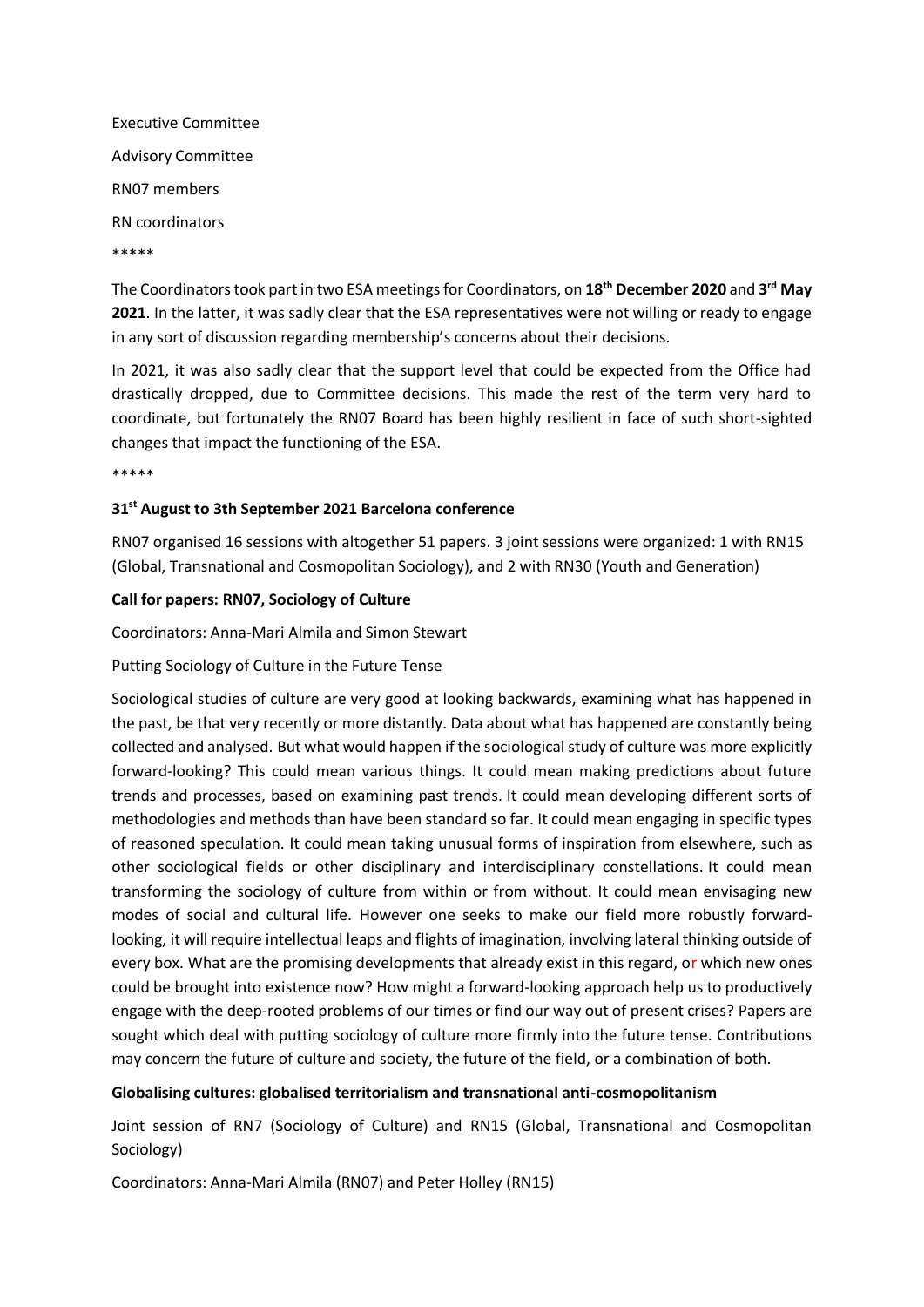How can we create a truly global sociology of culture(s) or a profoundly global cultural sociology? This session welcomes contributions that consider various ontological, epistemological and institutional opportunities and challenges arising as a result of an increasingly globalised and hybrid social world. The session seeks to understand how global and transnational phenomena are cultural, how globalised cultures are hybrid and contested, and how sociologists should make sense of such contradictions.

#### **The Time is Now? Youth Cultures, Generations and Future**

Joint session of RN7 (Sociology of Culture) and RN30 (Youth and Generation)

Coordinators

Anna-Mari Almila (RN07) and Carlo Genova, (RN30)

The aging of European societies prompts debates about inter-generational conflicts and policies – coming from European youth themselves – concerning inter-generational solidarities and the possibilities and limits of youth as drivers of social change. With the appearance of the Covid-19 pandemic, such discourses have become part of popular culture, involving ideas of young people as actors who can protect the most vulnerable, including older people, operating as a minority which acts on behalf of the majority. Such demographic issues also animate many political debates concerning the sustainability of social security systems and national health systems. Yet cultural values, and future orientations both across generations and among cohorts, are not exhausted by demographics. Generations do not live separately from each other. From Black Lives Matter to MeToo and climate change activism, there are many examples of how the "generation gap" of the 1980s may be overcome. This session seeks to widen sociological discussion of generation-related futures, by bringing together experts from the sociology of youth and cultural sociology. New possibilities are explored as to how to understand the roles and significance of projected and imagined futures on both young people and wider populations. Specific topics to be considered include how different age groups and generations conceive of the future, how powerful groups define the future for youth, how different sectors of youth act for their, and older people's, futures, and how sociology may make distinctive and novel contributions to future-oriented analyses.

\*\*\*\*\*

#### **2 nd September 2021, RN07 Business Meeting – Barcelona (online)**

- 1. Opening of the meeting
- 2. Selection of Chair and Secretary for the meeting

It was agreed that Anna-Mari Almila (AMA) would chair the meeting and Simon Stewart (SS) would be Secretary.

3. Checking on participants' membership status

It was confirmed that everyone present is a member of the RN07 network.

4. Update on Director's situation

The letter drafted by AMA was supported by all members of the Board and submitted to the ESA. In the meantime, an out-of-court settlement was reached and so we are not in a position to comment on the finer points of the case. However, David Inglis (DI) notes that Director would like to pass on her sincere thanks to the Board of RN07 for their support. She says that without the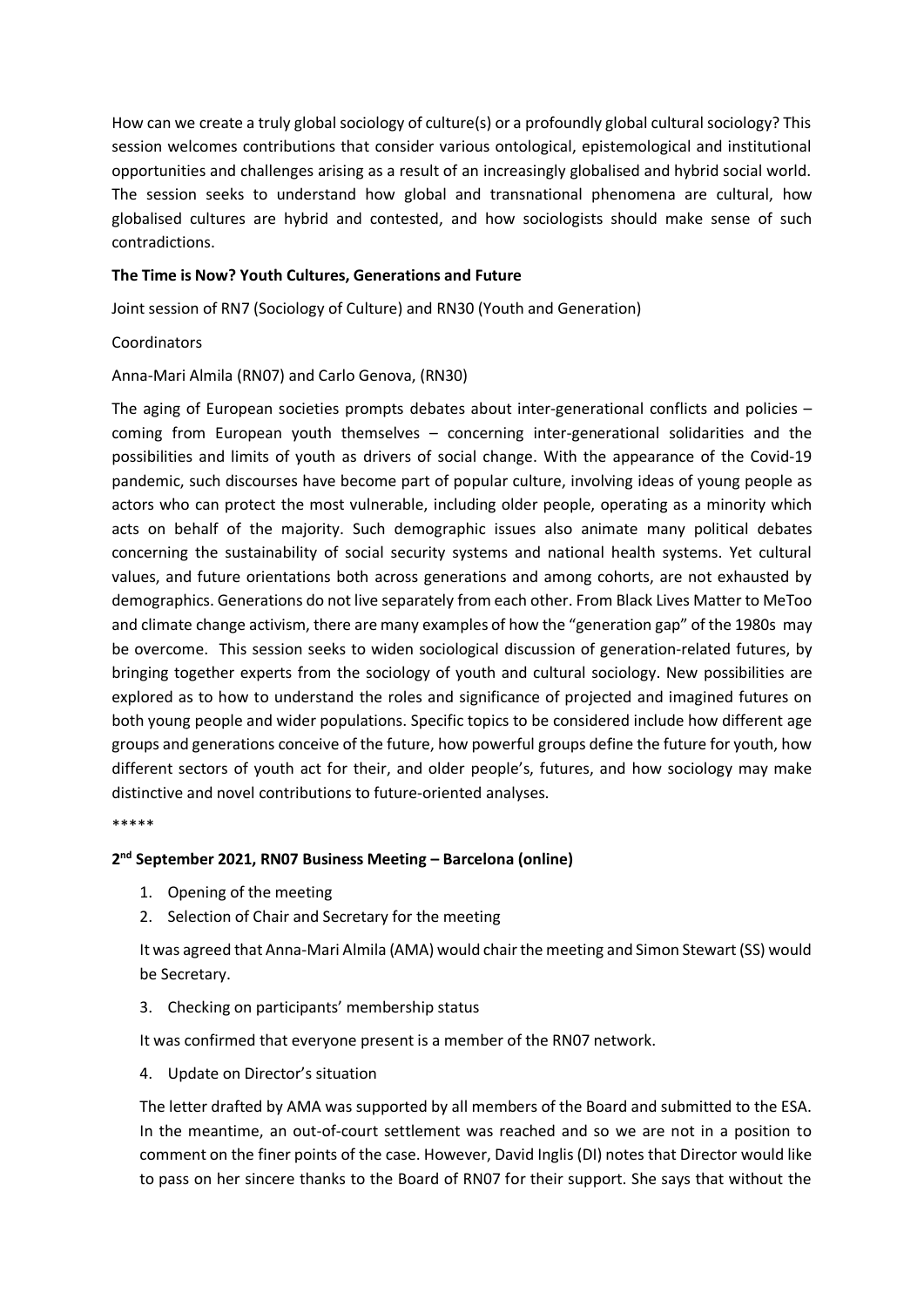support of colleagues, 'she honestly wouldn't have been able to keep going'. The positive news to report is that she now has a new job. AMA thanks members of the Board for contributing to the draft of the letter of support.

5. Update on questions to be voted in the General Assembly

AMA notes that it is important to be present at the GA as there will be important proposals on Statutes that will be voted on. Unfortunately, this proposal will not be discussed until the end of a series of proposals.

Members raised concerns regarding lack of transparency in EC actions in general, and suggested new Statutes in particular, deprofessionalisation of the ESA Office, EC refusal to engage with an Advisory Board report and leave if out of GA agenda, as well as corporatisation of ESA instead of it remaining an open, democratic Association.

6. Selection of new Coordinator

SS was elected as Coordinator having been nominated by members of the Board. SS expressed his gratitude for their support and then proposed that the next mid-term conference takes place at University of Portsmouth, UK. Dates were briefly discussed, and it was agreed that late August/early September suits most people.

7. Selection of new Co-coordinator

Rita Ribeiro (RR) was elected as the new Co-Coordinator having been nominated by two members of the Board. RR expressed her gratitude. She noted that she is not keen to take on the Coordinator role in two years so the Board will need to find a new Coordinator.

8. Selection of new Board

Sveltlana Hristova (SH) asked about the role of being on the Board. AMA explained this. With nominations from members of the Board, SH was elected. Predrag Cveticanin nominated MP and he was elected to the Board. Guido Nicolsi expressed his interest in the Board, and he was nominated and elected to the Board.

The following RN07 members were elected to the Board for 2021-2023.

Anna-Mari Almila, Jörn Ahrens, Lisa Gaupp, Svetlana Hristova, Carmen Leccardi, Joost van Loon, Guido Nicolosi, Mirko Petric, Michaela Pfadenhauer, Simon Ridley, Otto Segersven, Dominik Zelinsky.

Predrag Cveticanin and Anna-Lisa Lisa Tota elected to leave the Board. David Inglis had already left the Board earlier.

9. Questions regarding Senior Board

The following members were elected to the Senior Board:

Predrag Cveticanin, David Inglis, Mark Jacobs, Anna Lisa Tota

All elections to the Board and Senior Board were unanimously agreed.

10. Any other matters to be discussed

DI sent round the RN proposals for members to consider, as the EC has not bothered to do this.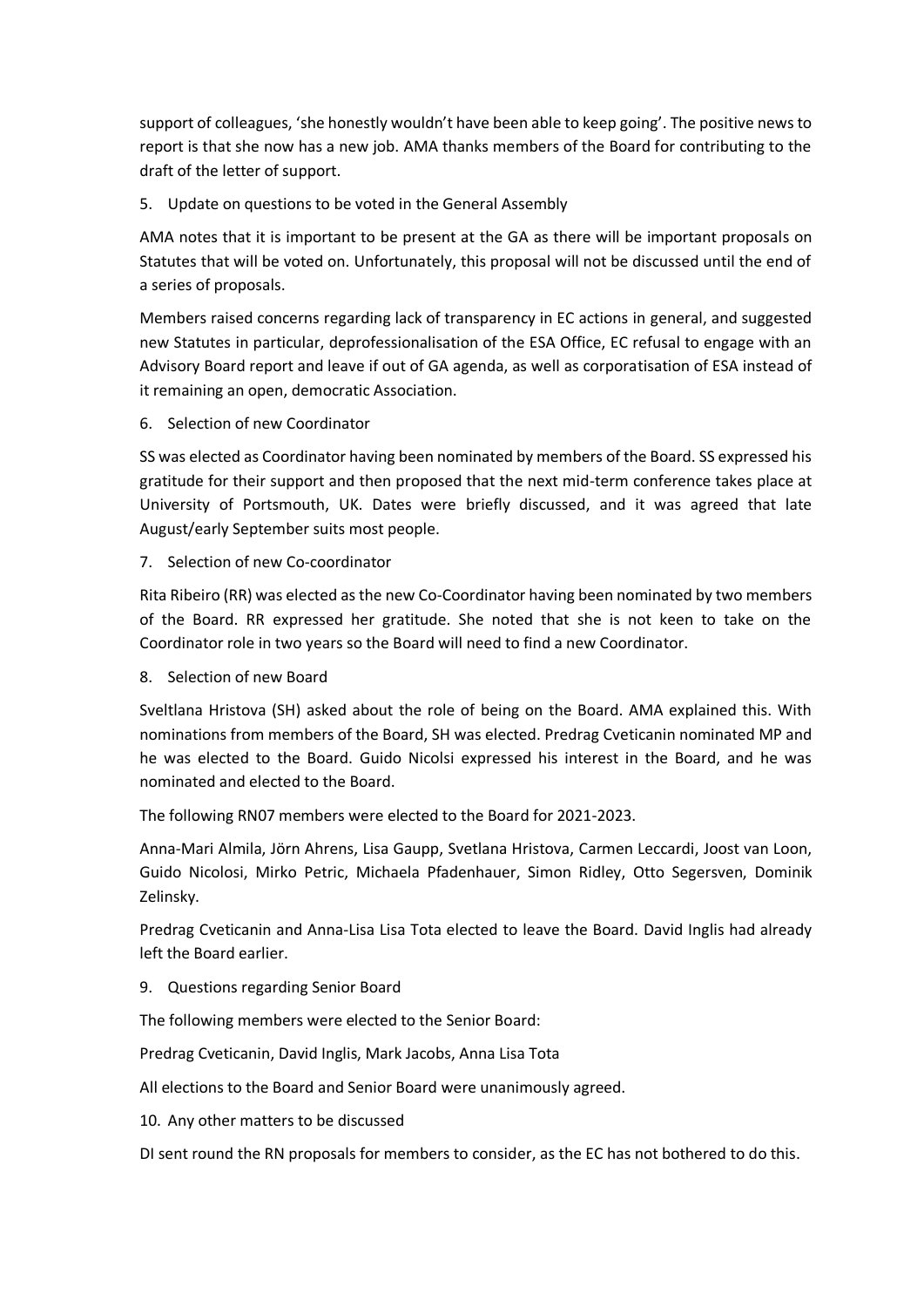AMA thanked the Board for their support during her time as Coordinator. JvL thanked AMA for her excellent work leading the network. He said that she has done an amazing job, from organizing the Exeter conference to producing the best possible online conference in Helsinki. JvL said that AMA has also done an excellent job in strengthening the RN07 Board.

DI paid tribute to Mark Jacobs (MJ) who is stepping down from the Board. DI drew attention to MJ's profound contribution to RN07's activities and also highlighted his significance as a leading cultural sociologist.

11. Closing the meeting

\*\*\*\*\*

## **3 rd September 2021: General Assembly**

Several Board members and RN07 members took part in the GA. It was with astonishment that members observed the complete lack of respect for democratic processes that the President demonstrated (e.g. illegally refusing to vote on suggestions, refusing to respond member queries and concerns). However, the new RN07 Board is committed to improving both ESA and cultural sociology in Europe.

In Helsinki, 30th March 2022

Anna-Mari Almila, RN07 Coordinator 2019-2021

#### **Attachments**

En-Compass-ing Culture(s) programme

En-Compass-ing Culture(s) budget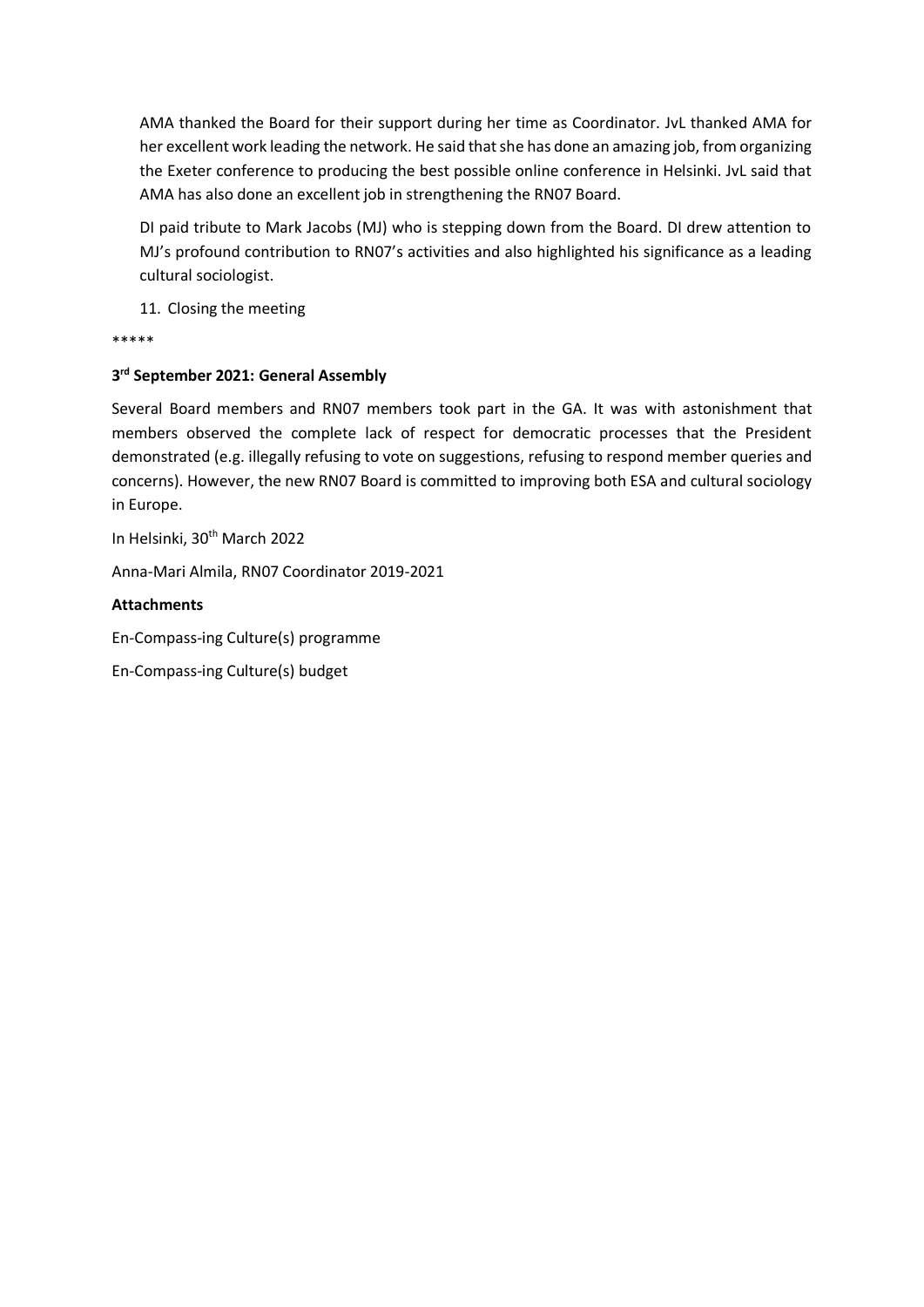## **EN-COMPASS-ING CULTURE(S)**

## **8th mid-term conference of the European Sociological Association's Sociology of Culture research network (RN7), 10th - 12th March 2021, Helsinki, Finland**

## WELCOME TO THE CONFERENCE!

You can find tips for zoom here [Zoom Help Center](https://support.zoom.us/hc/en-us)

If you have problems getting into a session by clicking the link, you can try

- copying the link and pasting it into your browser
- trying another browser, especially Chrome

There is technical support available in every session – you will know them as they will have the word SUPPORT in their name.

Please keep your microphone muted if you are not speaking.

**Asking a question**: the preferred manner of indicating you want to ask a question is **rising your hand** [Raising your hand in a webinar –](https://support.zoom.us/hc/en-us/articles/205566129-Raising-your-hand-in-a-webinar) Zoom Help Center

If for some reason this doesn't work, you can write in the chat that you have a question. Please note that session chairs do not monitor chat, the session SUPPORT does.

You are welcome to use chat otherwise, just remember that the chair and the speakers will not be following it.

During the lunch break, you can join the virtual **lunchroom**. This is a place to chat with others informally.

Please note that during the conference, we will have very little time to monitor the conference email.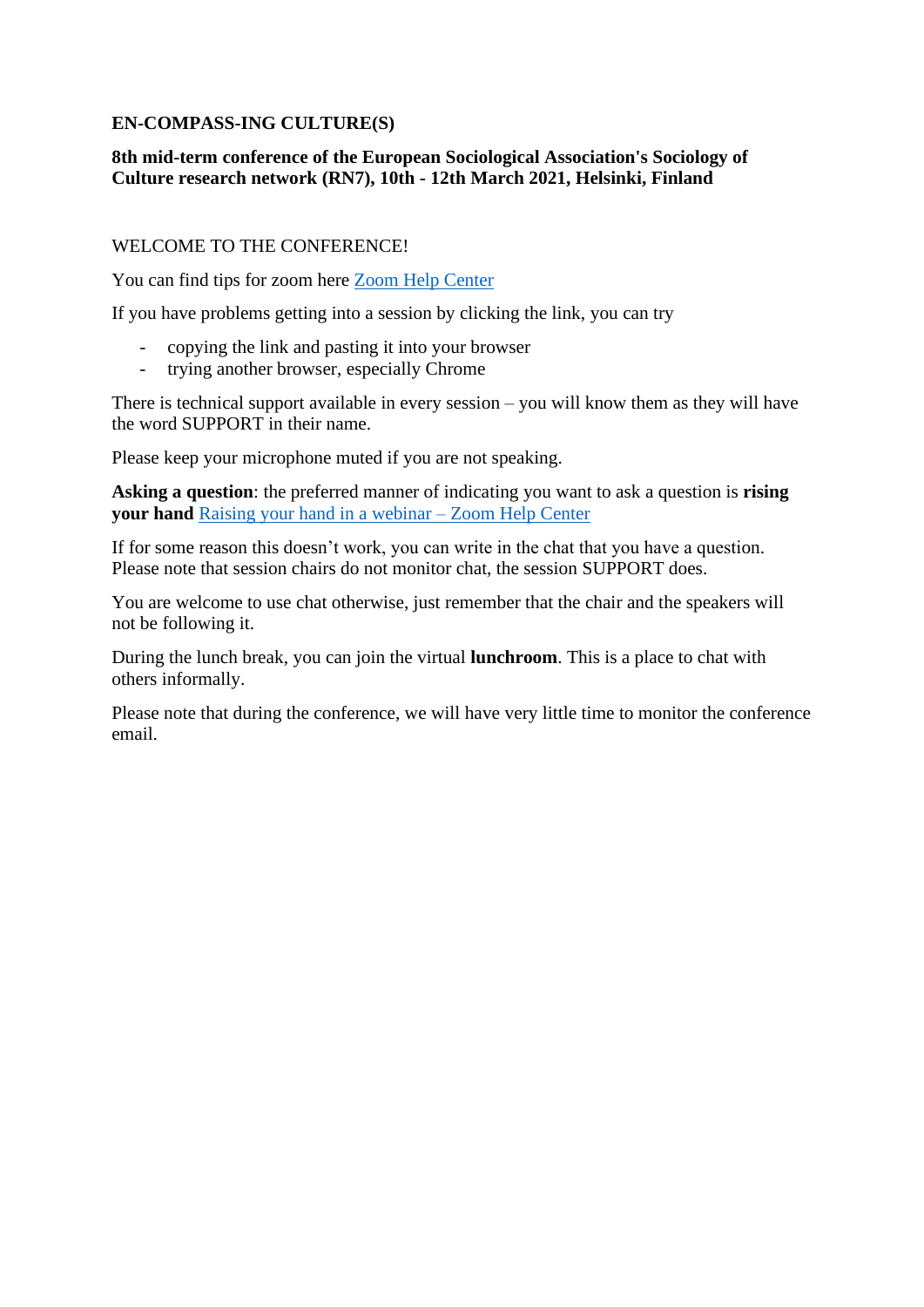## **PROGRAMME**

### **Wednesday 10th March**

# 10.30–12.00 Welcome: **Dean of Faculty Marjaana Seppänen** Keynote: **Jukka Gronow, University of Helsinki**

Chair: Anna-Mari Almila

## Join Zoom Meeting

[https://helsinki.zoom.us/j/64688241871?pwd=eEhUM3B0d3JxS0tCQkZHQkpMNWVuQT0](https://helsinki.zoom.us/j/64688241871?pwd=eEhUM3B0d3JxS0tCQkZHQkpMNWVuQT09) [9](https://helsinki.zoom.us/j/64688241871?pwd=eEhUM3B0d3JxS0tCQkZHQkpMNWVuQT09)

Abstract

## **The individuality of mass culture**

Industrially produced mass culture, presumably shared by the great majority of the population, has the reputation of being uniform and monotonous, levelling out all genuine cultural distinctions of excellence, leaving hardly any room for originality and creativity, and obscuring real class differences of wealth and power. Pierre Bourdieu's analysis of the habitus and taste preferences of the dominated or working class is not of much help in understanding modern popular culture either. The taste preferences of the members of 'his' working class are dictated by pure functional, natural needs, guided by sensual pleasures, as if they were down-to-earth creatures beyond human culture. In stark contrast to this conception, other theorists of popular culture emphasize the increasing individuality of mass culture, due to individual lifestyles of sub-cultures, neo-tribes or social worlds – you name it! These are said to be made possible by the increasing opulence and leisure time of the working masses, followed by the continuous product differentiation and marketing of consumer goods and services satisfying the demand for individuality.

In discussing the relation between the general and the particular in the modern culture, less attention is usually paid to the important role of the social formation of fashion, operative in most, if not all, consumer goods markets. In fashion, one, almost compulsively, promotes one's individuality by imitating others, one's originality by doing what others do. Fashion has no permanent, external, point of reference. On the contrary, its eternal change guarantees its stability. As Georg Simmel knew, it is a phenomenon of modernity par excellence. By using, among others, David Gartman's studies of the historical development of the American automotive markets and my own studies of the history of the Soviet fashion industry and design as examples, I shall problematize the transformative nature of fashion and its role in the modernity, as well as the forces promoting individuality, and their limits in the modern society.

12.00–12.30 Break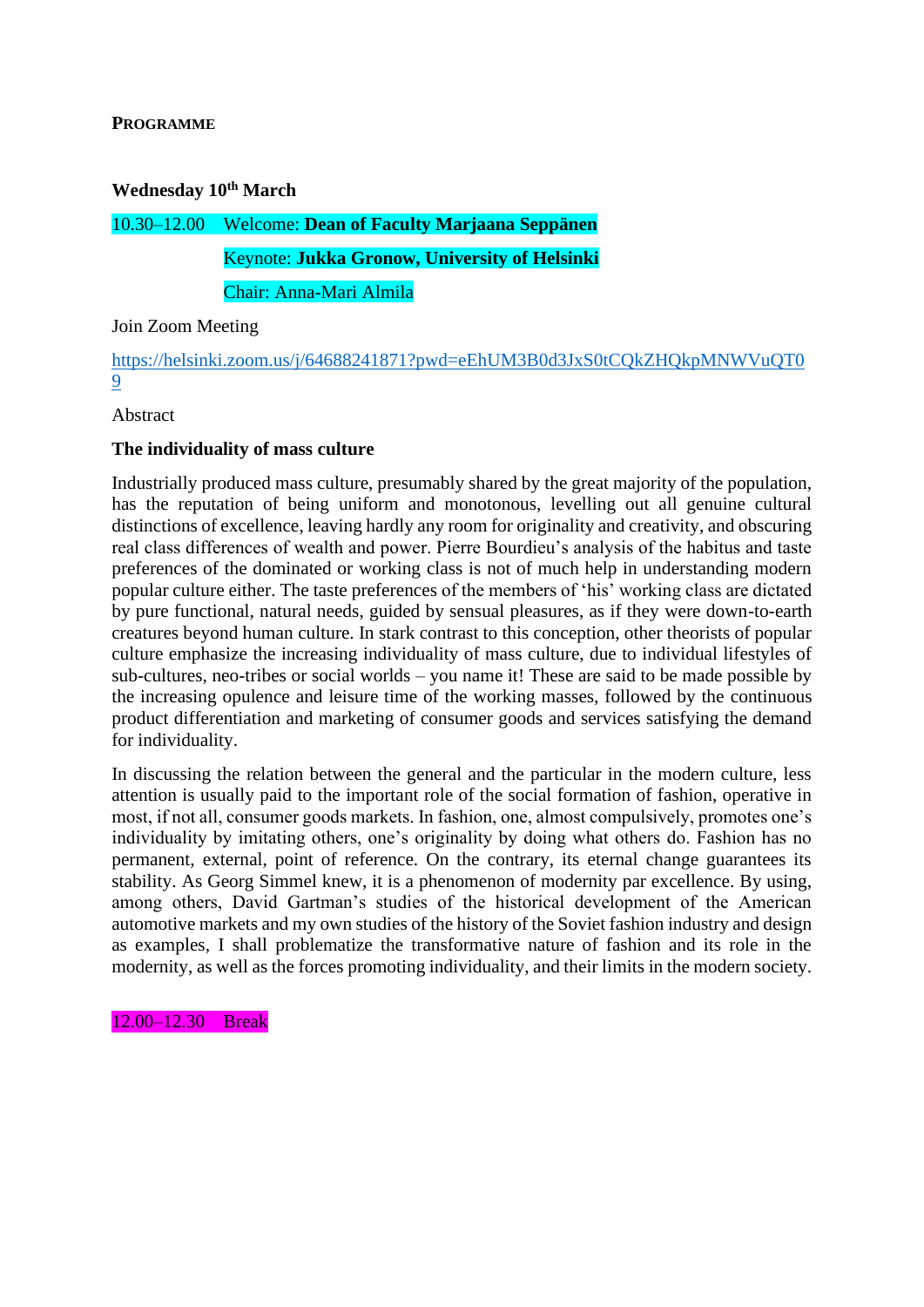## $12.30 - 14.00$  1st parallel session

| Panel 1: Wine                    | <b>Panel 2: Mapping and</b>     | Panel 3: Heritage and          |  |
|----------------------------------|---------------------------------|--------------------------------|--|
| <b>Chair: Simon Stewart</b>      | boundaries                      | memory                         |  |
|                                  | Chair: Predrag Cvetičanin       | Chair: Anna Lisa Tota          |  |
| Old/New/New-                     | Are there cultural              | Culture as 'bridge and         |  |
| <b>New/Ancient: On the</b>       | <b>Boundaries between</b>       | door': the case of             |  |
| <b>Contemporary</b>              | <b>Finnish Swedes and</b>       | intangible cultural            |  |
| <b>Complexification of</b>       | <b>Titular Finns? An</b>        | heritage                       |  |
| <b>Wine's Social Geographies</b> | <b>Imitation Game Inquiry</b>   | Rita Ribeiro                   |  |
| David Inglis                     | Otto Segersven                  |                                |  |
|                                  |                                 | <b>Assemblage of Memory.</b>   |  |
| Wine on paper: a study on        | Between global and local:       | On the Structure and           |  |
| wine distribution catalogs       | <b>Cultural map of Croatian</b> | <b>Process of Collective</b>   |  |
| in Italy                         | urban youth                     | <b>Memory</b>                  |  |
| Mario de Benedittis              | Željka Tonković, Krešimir       | Katarzyna Niziołek             |  |
|                                  | Krolo, Sven Marcelić            |                                |  |
| The globalisation of wine        |                                 | <b>National Allegories in</b>  |  |
| in Hong Kong and                 | <b>Value Orientations of</b>    | <b>Transhistorical and</b>     |  |
| <b>Finland: consumption</b>      | <b>Croatian Youth as a</b>      | <b>Transcultural Contexts:</b> |  |
| practices, social change         | <b>Predictor in Taste of</b>    | <b>Exodus (1400 B.C.), The</b> |  |
| and taste                        | <b>Television Genres</b>        | <b>Red Detachment of</b>       |  |
| Hang Kei Ho                      | Krešimir Krolo, Sven            | <b>Women</b> (1962), and       |  |
|                                  | Marcelić, Željka Tonković       | Forrest Gump (1994)            |  |
|                                  |                                 | Huang Zhuojun                  |  |
| Join Zoom Meeting                | Join Zoom Meeting               | Join Zoom Meeting              |  |
| https://helsinki.zoom.us/j/63    | https://helsinki.zoom.us/j/68   | https://helsinki.zoom.us/j/62  |  |
| 895025158                        | 140945695                       | 976001166?pwd=UjRNdzhq         |  |
|                                  |                                 | L0Nyb3hnc2VhMGtCL3dw           |  |
|                                  |                                 | Zz09                           |  |

## 14.00–14.45 Lunch break

## **Lunchroom**

Join Zoom Meeting

<https://helsinki.zoom.us/j/62439244563?pwd=bXQwZEs3K0lWWWszeGdRNkszSzBGdz09>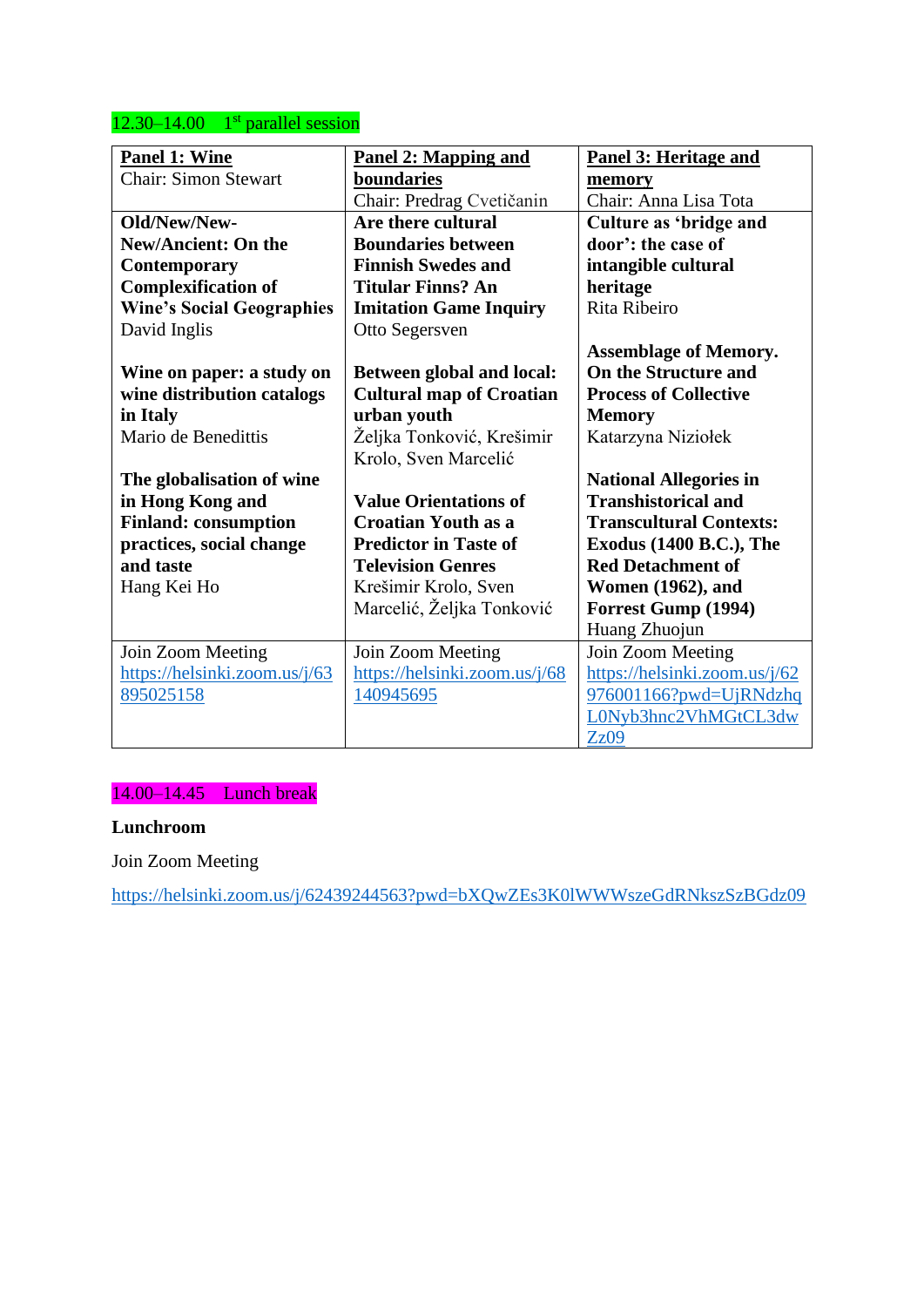## $14.45 - 16.15$   $2<sup>nd</sup>$  parallel session

| <b>Panel 1: Art and aesthetics</b> | <b>Panel 2: Cosmopolitanism</b> | <b>Panel 3: Education and</b> |
|------------------------------------|---------------------------------|-------------------------------|
| <b>Chair: Simon Ridley</b>         | and EU                          | instruction                   |
|                                    | Chair: David Inglis             | <b>Chair: Mark Jacobs</b>     |
| What about gastronomy?             | <b>Cosmopolitan Selves: On</b>  | The professional pop          |
| The artifying process and          | the uses and abuses of the      | musician: how Dutch pop       |
| its limitations                    | "citizen of the world" self-    | academies prepare their       |
| Roberta Shapiro                    | presentation                    | students for a career in      |
|                                    | Peter Holley                    | music                         |
| Crafting "authentic"               |                                 | <b>Rick Everts, Pauwke</b>    |
| places and experiences:            | <b>Banal cosmopolitanism?</b>   | Berkers, Erik Hitters         |
| <b>Aestheticization of taste</b>   | What values have to do          |                               |
| and cultural legitimacy in         | with cultural practices and     | <b>Bridging Nodes: Arts</b>   |
| craft beer culture                 | taste                           | <b>Instruction, Parental</b>  |
| Süheyla Schroeder                  | Sven Marcelić, Željka           | <b>Education</b> , and        |
|                                    | Tonković, Krešimir Krolo        | <b>Omnivorous Consumption</b> |
| High art to the masses: the        |                                 | <b>Thomas Calkins</b>         |
| roles and meanings of art          | What does it mean to            |                               |
| merchandise in the                 | support or oppose the EU?       |                               |
| contemporary art market            | A qualitative exploration       |                               |
| Svetlana Kharchenkova              | of Dutch citizens'              |                               |
|                                    | perceptions and                 |                               |
|                                    | evaluations of the              |                               |
|                                    | <b>European Union</b>           |                               |
|                                    | Elske van den Hoogen,           |                               |
|                                    | Willem de Koster & Jeroen       |                               |
|                                    | van der Waal                    |                               |
| Join Zoom Meeting                  | Join Zoom Meeting               | Join Zoom Meeting:            |
| https://helsinki.zoom.us/j/64      | https://helsinki.zoom.us/j/63   | https://helsinki.zoom.us/j/65 |
| 824491647?pwd=S2VubEV              | 119109954                       | 769055516                     |
| MVlpWZTRIVG9HT1F0W                 |                                 |                               |
| TNXZz09                            |                                 |                               |

16.15–16.45 Break

# 16.45–18.00 RN07 business meeting

Join Zoom Meeting

[https://helsinki.zoom.us/j/66750260153?pwd=VGdmSDJoUXdPQmRSWmRmWjhNSS80U](https://helsinki.zoom.us/j/66750260153?pwd=VGdmSDJoUXdPQmRSWmRmWjhNSS80UT09) [T09](https://helsinki.zoom.us/j/66750260153?pwd=VGdmSDJoUXdPQmRSWmRmWjhNSS80UT09)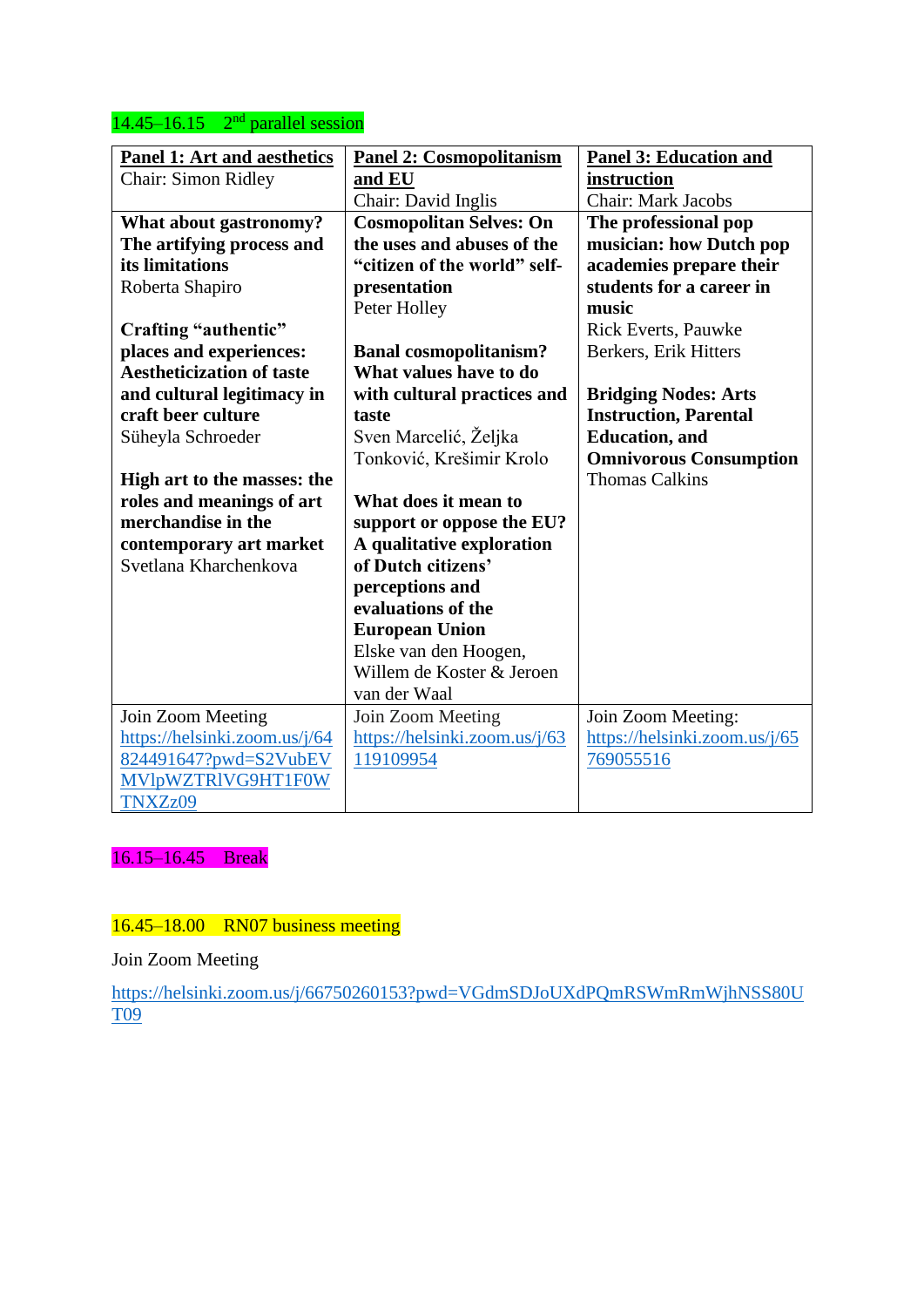## **Thursday 11th March**

 $09.45 - 11.15$  3<sup>rd</sup> parallel session

| <b>Panel 1: Gender</b>            | Panel 2: Migration,             | <b>Panel 3: Consumption and</b> |
|-----------------------------------|---------------------------------|---------------------------------|
| Chair: Anna-Mari Almila           | religion, ethnicity             | location                        |
|                                   | Chair: Carmen Leccardi          | Chair: Lisa Gaupp               |
| <b>Gender and Modernity:</b>      | <b>Migration in the Media:</b>  | "It's just so Roskilde".        |
| <b>Cultural Consumption of</b>    | The Development of the          | <b>Festival, risk and youth</b> |
| <b>Men and Women in</b>           | <b>Research Field "Media</b>    | culture                         |
| Croatia                           | and Migration" in               | Annette Michelsen la Cour       |
| Mirko Petrić, Inga Tomić-         | <b>Slovenia</b>                 |                                 |
| Koludrović, Filip Užarević        | Rok Smrdelj                     | <b>Consumer Culture of</b>      |
|                                   |                                 | <b>Moscow Hookah Bars'</b>      |
| <b>Gender and the</b>             | <b>Civic Engagement as</b>      | <b>Visitors</b>                 |
| representation of visual          | <b>Religious Duty among</b>     | Maksim Novokreshchenov,         |
| artists abroad: the case of       | <b>American Muslims in Los</b>  | Kseniya Shepetina               |
| the Netherlands                   | <b>Angeles</b>                  |                                 |
| Michaël Berghman, Pauwke          | Valentina Cantori               | <b>Sounds from the Street:</b>  |
| Berkers, Ton Bevers               |                                 | <b>Urban Inequality and</b>     |
|                                   | <b>Cultural Repertoires on</b>  | <b>Record Store Foundings,</b>  |
| <b>Vicarious Masculinity:</b>     | <b>Ethno-Cultural Diversity</b> | <b>Milwaukee 1970-2010</b>      |
| <b>Travel Writers in Disguise</b> | among Primary School            | <b>Thomas Calkins</b>           |
| <b>EmmaLucy Cole</b>              | <b>Children</b>                 |                                 |
|                                   | <b>Imane Kostet</b>             |                                 |
| Join Zoom Meeting                 | Join Zoom Meeting               | Join Zoom Meeting               |
| https://helsinki.zoom.us/j/69     | https://helsinki.zoom.us/j/63   | https://helsinki.zoom.us/j/67   |
| 084231511                         | 293294064?pwd=cXlPcnVx          | 175037983                       |
|                                   | K11zdTFmT0RRdFRCOTN             |                                 |
|                                   | Wdz09                           |                                 |

11.15–11.45 Break

# 11.45–13.00 **Keynote: Esperanza Bielsa** Chair: David Inglis

Join Zoom Meeting

<https://helsinki.zoom.us/j/64529969312>

Abstract

#### **Translation and cultural sociology**

My presentation will develop a view of the central place of translation in a conception of encompassing culture conceived as a whole way of life. It will argue that a recognition of this centrality can have profound consequences for cultural sociology, driving it in the direction of what I call a translational sociology. The presentation is divided into three parts. In the first part, I seek to establish a broad view of what translation entails and of its ubiquitous place as a process that is internal to culture approached as meaning-making activity. The second part identifies the importance of translation in a post-monolingual world where the monolingual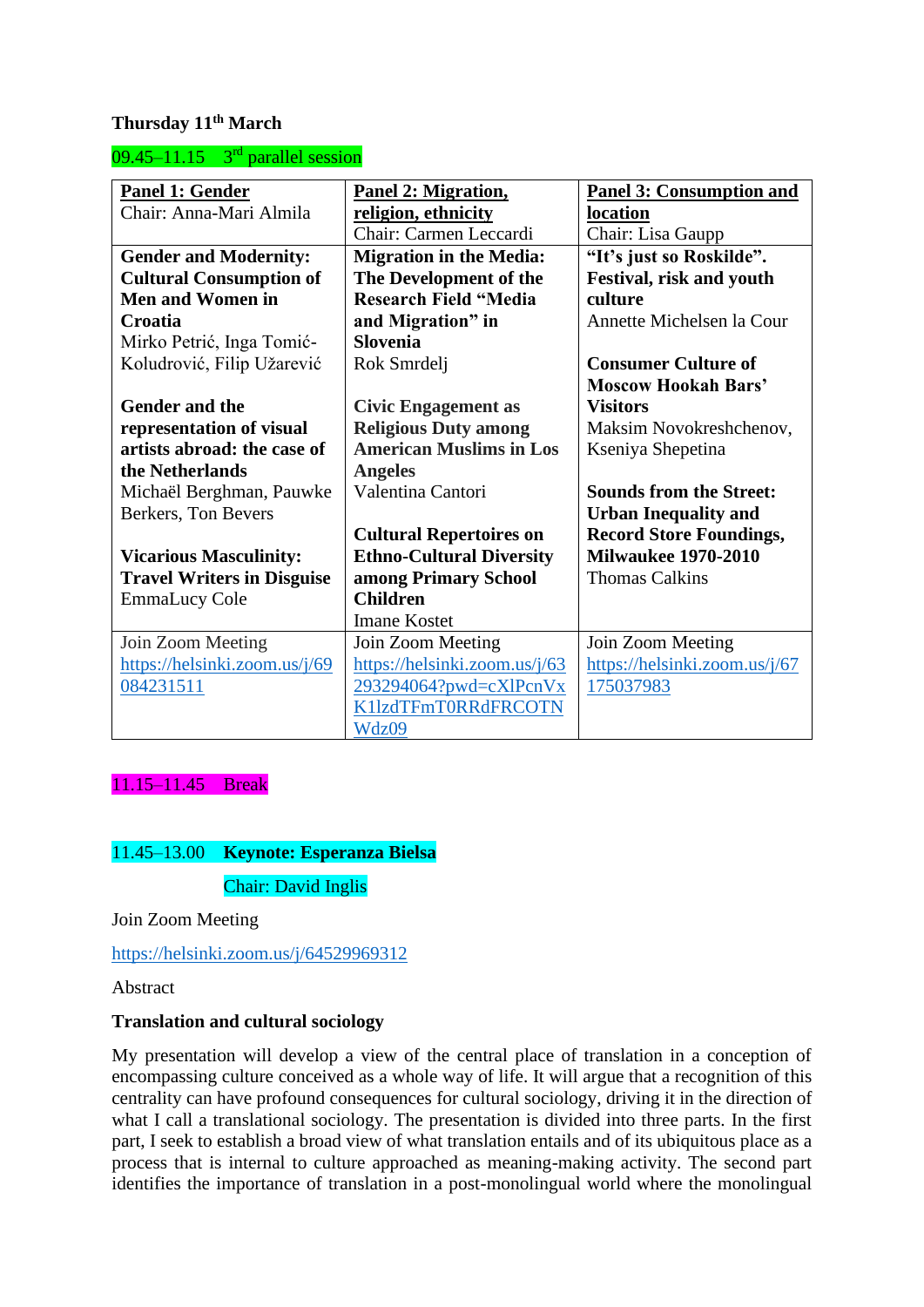designs of nation states are becoming increasingly challenged by widespread processes of cultural globalization. Translation contributes to question the monolingual vision that is often associated with methodological nationalism, but it also serves to avoid the opposite tendency of a methodological globalism which assumes that the substantial overcoming of physical distance implies the overcoming of cultural distance and the production of global uniformity. The last part of my presentation specifies the need for a material approach to translation as a process of linguistic transformation that is necessarily embodied in words. This is an issue that needs to be insisted upon in the context of a cultural sociology where meaning-making processes occupy a central place, but the linguistic materials that make such meanings possible have still not received the attention they deserve.

## 13.00–13.45 Lunch break

#### **Lunchroom**

Join Zoom Meeting

<https://helsinki.zoom.us/j/65703716574?pwd=RTVJSno2M2F4aGMyeFR1T2FnNWEzZz09>

## $13.45 - 15.15$  4<sup>th</sup> parallel session

| <b>Panel 1: Fashion</b>          | Panel 2: Taste, arts,           | <b>Panel 3: Neighbourhoods</b>   |  |  |
|----------------------------------|---------------------------------|----------------------------------|--|--|
| Chair: Joost van Loon            | creative labour                 | and borders                      |  |  |
|                                  | Chair: Dominik Zelinsky         | Chair: Predrag Cvetičanin        |  |  |
| <b>Testing trickle down: The</b> | <b>Performed boundaries in</b>  | <b>Biographies of people and</b> |  |  |
| hierarchical and                 | co-working spaces:              | neighbourhoods:                  |  |  |
| transnational diffusion of       | interaction rituals as          | overlapping and splitting        |  |  |
| cultural elements in             | facilitators of knowledge       | Varvara Kobyshcha, Alisa         |  |  |
| fashion photography              | exchange in creative work       | Maximova                         |  |  |
| Luuc Brans, Giselinde            | Yosha Wijngaarden               |                                  |  |  |
| Kuipers                          |                                 | <b>Borders made of time: how</b> |  |  |
|                                  | <b>Using Virtual Reality to</b> | firms understand changes         |  |  |
| <b>Fashion systems and</b>       | study class-based               | in time culture patterns         |  |  |
| global fashion research:         | dispositions to architecture    | Emília Rodrigues Araújo,         |  |  |
| from divisions to                | and aesthetics                  | Luísa Ribeiro, Pedro Videira     |  |  |
| connections                      | Dennis Mathysen & Ignace        |                                  |  |  |
| Anna-Mari Almila                 | Glorieux                        | <b>Memory construction for a</b> |  |  |
|                                  |                                 | local community: from            |  |  |
| <b>Femvertising and the</b>      | Objective culture and the       | within and from outside          |  |  |
| <b>Failed Promise of</b>         | analysis of evaluative          | Varvara Kobyshcha Alisa          |  |  |
| <b>Empowering: Victoria's</b>    | judgements                      | Maximova                         |  |  |
| <b>Secret Goes to China and</b>  | <b>Simon Stewart</b>            |                                  |  |  |
| the Commercialised               |                                 |                                  |  |  |
| <b>Sexiness Market</b>           |                                 |                                  |  |  |
| Xintong Jia                      |                                 |                                  |  |  |
| Join Zoom Meeting                | Join Zoom Meeting:              | Join Zoom Meeting                |  |  |
| https://helsinki.zoom.us/j/62    | https://helsinki.zoom.us/j/65   | https://helsinki.zoom.us/j/67    |  |  |
| 433796293?pwd=V3FwWk             | 873544178                       | 484007371                        |  |  |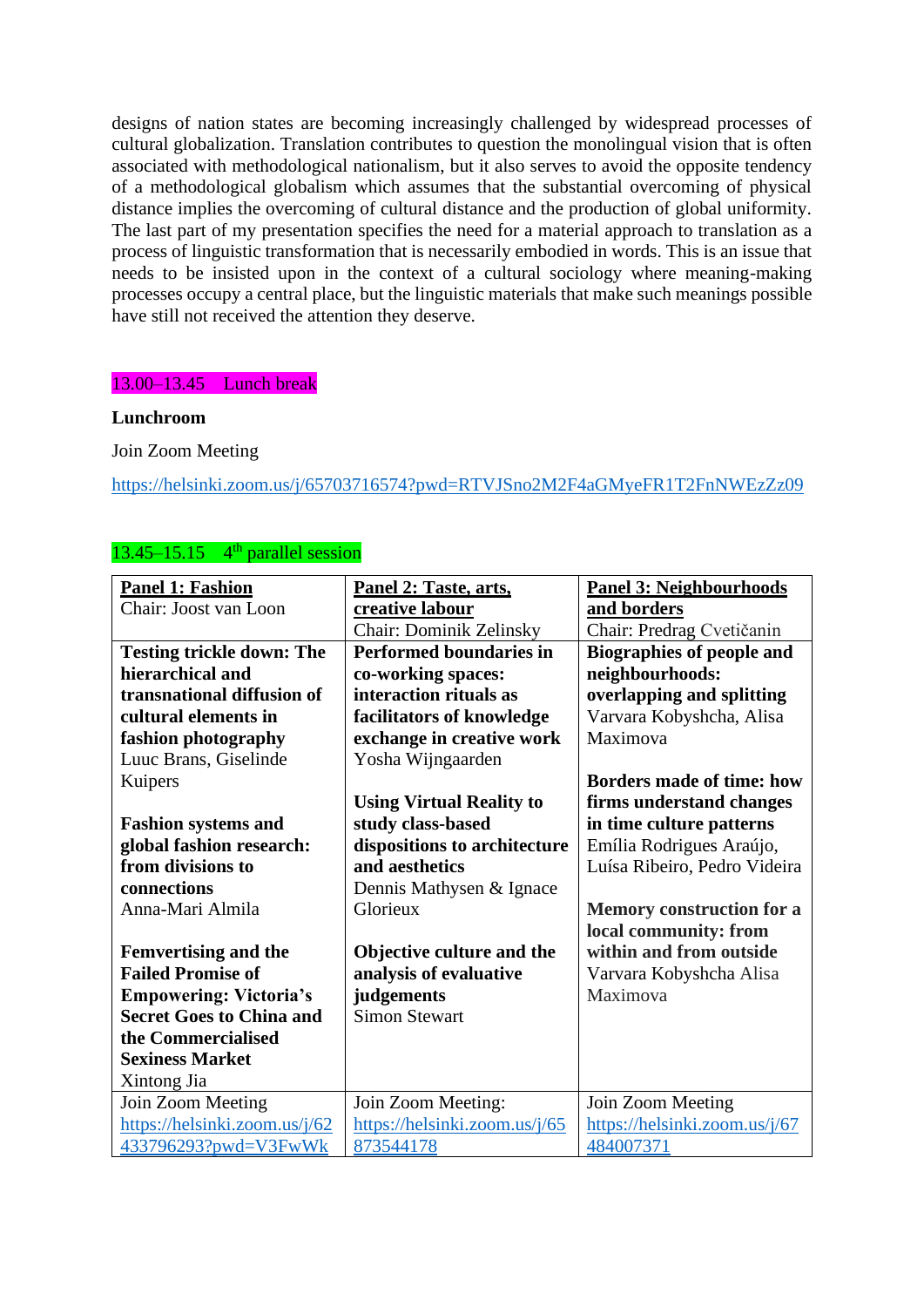| x0WG9nTjluS0ZhN2c3U0s |  |
|-----------------------|--|
| 3 <sub>dz</sub> 09    |  |

## 15.15–15.45 Break

### $15.45 - 17.15$  5<sup>th</sup> parallel session

| <b>Panel 1: Geographies</b>       | <b>Panel 2: Power and money</b> |  |
|-----------------------------------|---------------------------------|--|
| Chair: Otto Segersven             | Chair: Rita Ribeiro             |  |
| In the Beginning There            | 'They don't know what it's      |  |
| <b>Were Interests: Revisiting</b> | like to be at the bottom':      |  |
| <b>Albion Woodbury Small's</b>    | <b>Exploring the role of</b>    |  |
| <b>General Sociology to</b>       | perceived cultural distance     |  |
| <b>Analysing Imagined</b>         | in less-educated citizens'      |  |
| <b>Geographies</b>                | discontent with politicians     |  |
| Joost van Loon                    | Kjell Noordzij, Willem de       |  |
|                                   | Koster, Jeroen van der Waal     |  |
| <b>Computational parasitism:</b>  |                                 |  |
| towards a new framework           | <b>Across the Ocean, across</b> |  |
| for the study of post-            | the Ages: Sex, Power, and       |  |
| geographical                      | <b>Money as Fungible Media</b>  |  |
| intermediation                    | of Scandalous Exchange          |  |
| Danai Tselenti                    | Mark D. Jacobs                  |  |
|                                   |                                 |  |
| <b>From deconstructing</b>        | The transformations of          |  |
| divisive Eurocentrism to          | money and its importance        |  |
| reconstructing sociological       | for economic action and         |  |
| key concepts: Meanings of         | individual subjectivities       |  |
| inequality across                 | Matilde Massó Lago,             |  |
| geographic borders                | Rebeca Noya, Nazaret            |  |
| <b>Bettina Mahlert</b>            | Abalde                          |  |
| Join Zoom Meeting                 | Join Zoom Meeting               |  |
| https://helsinki.zoom.us/j/62     | https://helsinki.zoom.us/j/66   |  |
| 841985053                         | 829834265?pwd=R1FaWXF           |  |
|                                   | odG1XRmFsUnhGMnpFR              |  |
|                                   | mJBZz09                         |  |

## 17.15–17.30 Break

## 17.30–19.00 Culture guest: **Hamy Ramezan, film director**

Join Zoom Meeting

<https://helsinki.zoom.us/j/64026264533?pwd=YjBWa2R5blpEZnFkV3p6Q3BtSHo2dz09>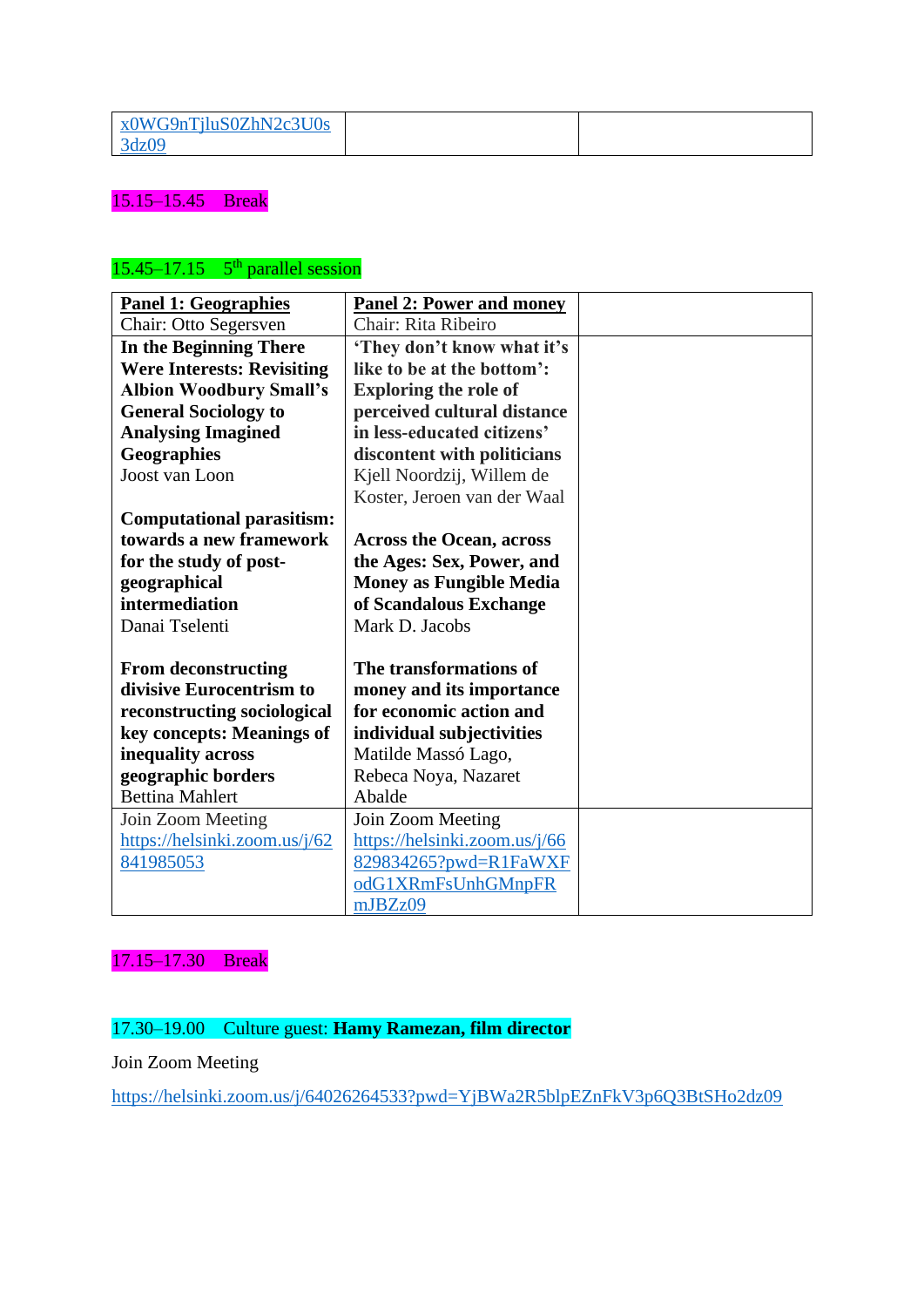## **Friday 12th March**

# 11.45–13.00 Keynote: **Predrag Cvetičanin**

Chair: Simon Stewart

Join Zoom Meeting:

<https://helsinki.zoom.us/j/62759003541>

Abstract

## **Classes and Culture Wars in Serbia**

In the first part of my talk, I will present a model to analyse the class structure of hybrid postsocialist societies in South-East Europe (SEE), using the case of Serbia. These societies' hybridity results from their bearing clear marks of their socialist past and, on the other hand, from having been exposed to an intensive neoliberal transformation over the last thirty years. In hybrid societies, social inequalities are generated by several mechanisms of similar strength, exploitative market mechanisms and different types of social closure mechanisms based on: (1) political party membership; (2) social networks based on kinship, common geographic origin, and informal interest groups; (3) ethnicity, religion, and gender; and (4) credentials and membership in professional associations. Therefore, to analyse class divisions in such societies, a novel approach is needed.

In this new model for analysing class structure, collective symbolic cleavages also play an important part. They can lead to culture wars – struggles to achieve and maintain the power to define reality (Hunter, 1991). This notion of culture wars is close to the other conceptions of symbolic struggles in society – the concept of hegemony (Gramsci, 1948-1951) or classification struggles (Bourdieu, 1979). Cultural wars in Serbia are waged on three main symbolic battlefields: 1) between the members of the "patriotic" block on the one hand, and the "cosmopolitans" on the other, i.e. between proponents of local and global culture; 2) symbolic struggles along "the orientalist line" – between what is perceived the "European" North and "Oriental" South of the country and 3) between those who belong to scientifically minded Enlightenment pole and those at the Anti-Enlightenment pole (anti-vaxxers, flatearthers, anti-evolutionists, religious fundamentalists…). Presentation of these symbolic struggles in Serbia will comprise the second part of my talk.

In the concluding part, I will argue that sociology cannot be "de-territorialised" in the same way economic science is (or tries to be), precisely because symbolic realm and symbolic divisions play such an important role in the social fabric and in attempts to understand society. However, what can be done is to "unpack" the naturalised and seemingly well-known meanings of "territorial" symbolic divisions.

#### 13.00–13.45 Lunch break

#### **Lunchroom**

Join Zoom Meeting

[https://helsinki.zoom.us/j/68175564451?pwd=TWVHUnVkVWlwQkJ6OWwyb0s2N2lEdz0](https://helsinki.zoom.us/j/68175564451?pwd=TWVHUnVkVWlwQkJ6OWwyb0s2N2lEdz09) [9](https://helsinki.zoom.us/j/68175564451?pwd=TWVHUnVkVWlwQkJ6OWwyb0s2N2lEdz09)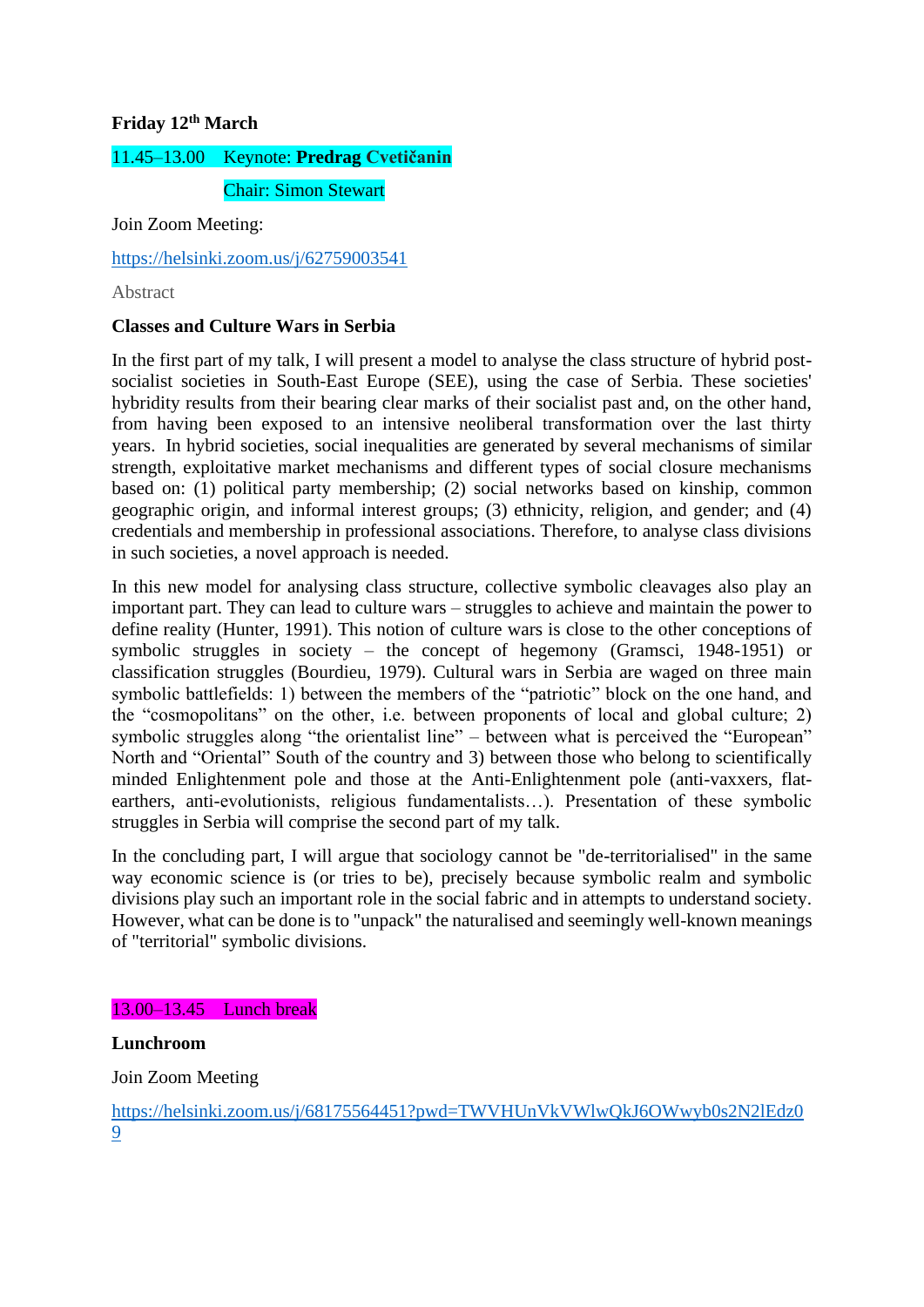## $13.45 - 15.15$  6<sup>th</sup> parallel session

| <b>Panel 1: Repertoires and</b> | Panel 3: Music<br><b>Panel 2: Class and</b> |                               |  |  |  |
|---------------------------------|---------------------------------------------|-------------------------------|--|--|--|
| institutions                    | subaltern                                   | Chair: Lisa Gaupp             |  |  |  |
| Chair: Anna-Mari Almila         | Chair: Joost van Loon                       |                               |  |  |  |
| Towards a sociology of          | <b>Agency and imagined</b>                  | <b>Reconstructing music</b>   |  |  |  |
| awkwardness                     | futures of the Russian                      | concerts online: How          |  |  |  |
| Yosha Wijngaarden /             | working-class youth                         | highbrow, pop and folk        |  |  |  |
| <b>Pauwke Berkers</b>           | Ekaterina Pavlenko                          | audiences virtually build     |  |  |  |
|                                 |                                             | context                       |  |  |  |
| Is Europe a stranger to         | No escape from reality:                     | Femke Vandenberg              |  |  |  |
| itself?                         | <b>Mapping Finnish "deep</b>                |                               |  |  |  |
| Dagmara Beitnere-Le Galla       | stories" of cultural non-                   | The Local, the National,      |  |  |  |
|                                 | participation                               | and the International in      |  |  |  |
| <b>Childcare</b>                | Riie Heikkilä                               | <b>Popular Music</b>          |  |  |  |
| Deinstitutionalization,         |                                             | <b>Memorialisation in</b>     |  |  |  |
| <b>Development, and World</b>   | <b>Beyond East/West and</b>                 | <b>Ekaterinburg, Russia</b>   |  |  |  |
| <b>Culture</b>                  | <b>South/North: Global</b>                  | Alisa Maximova                |  |  |  |
| Olga Ulybina                    | <b>Extremism and a New Low</b>              |                               |  |  |  |
|                                 | <b>Culture</b>                              | <b>Precarious sounds and</b>  |  |  |  |
|                                 | Simon Ridley                                | flavours and the ethics of    |  |  |  |
|                                 |                                             | care in music and cuisine     |  |  |  |
|                                 |                                             | <b>Isabelle Darmon</b>        |  |  |  |
| Join Zoom Meeting:              | Join Zoom Meeting                           | Join Zoom Meeting             |  |  |  |
| https://helsinki.zoom.us/j/68   | https://helsinki.zoom.us/j/65               | https://helsinki.zoom.us/j/65 |  |  |  |
| 941803187                       | 767170931?pwd=L2RGckZ                       | 971343242?pwd=MUJsRG          |  |  |  |
|                                 | FcTZQVXE4eERIYkVIcnp                        | RSL3p0d0hLQTFsQlUzMl          |  |  |  |
|                                 | 1QT09                                       | NaQT09                        |  |  |  |

15.15–15.45 Break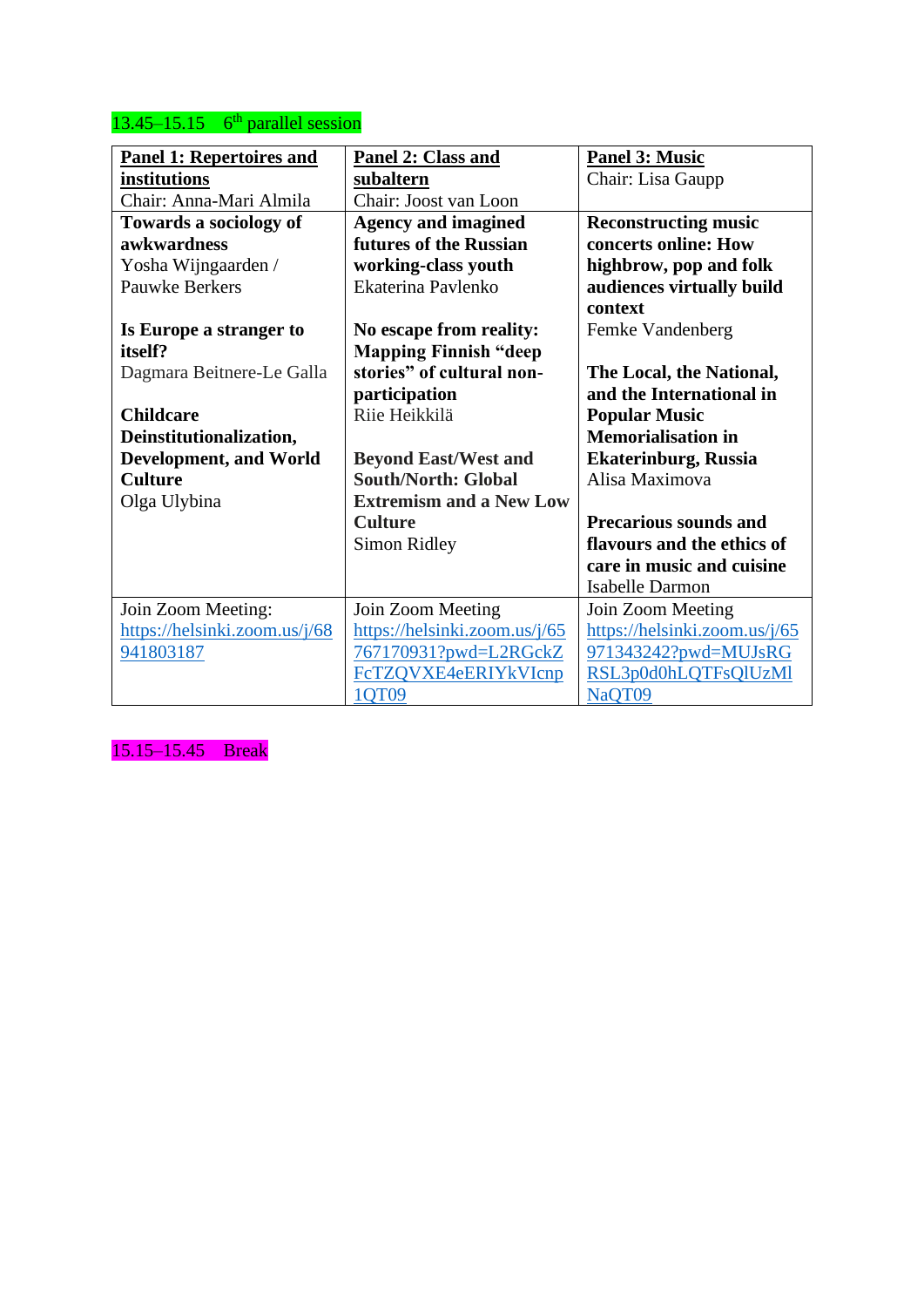## 15.45–17.30 Special sessions

| <b>Panel 1: FestiVersities:</b><br><u>European Music Festivals,</u><br><b>Cultural Diversity and</b><br><b>Resilience in Times of</b><br><b>Crisis</b><br><b>Uncertain Festival</b><br><b>Futures: How Do Festivals</b><br><b>Organizers Navigate</b><br>'Loss'<br><b>Britt Swartjes and Pauwke</b><br><b>Berkers</b><br><b>Making Space:</b><br><b>Investigating the Diversity</b><br><b>Conundrum for British</b><br><b>Music Festivals</b><br>Magda Mogilnicka and Jo<br>Haynes<br><b>Hybrid Festivals:</b><br><b>Challenges Facing</b><br><b>Cracow's Festival Scene in</b><br><b>Times of Pandemic</b><br>Karolina Golemo amd<br>Marta Kupis<br><b>Repairing Music Festivals:</b><br><b>Compressed Cultural</b><br>Trauma,<br><b>Rematerialisations, and Re</b><br>sponses to Cultural Loss<br>Ian Woodward and Signe<br><b>Banke</b><br><b>Assemblages of Grief and</b><br><b>Renewal: Body &amp; Soul's</b> | <b>Panel 2: Sociological</b><br><b>Perspectives on Managing</b><br><b>Culture within a Global</b><br><b>Context</b><br>Chair: Victoria Durrer<br>Agency and the Arts –<br><b>Individualistic and</b><br><b>Collectivistic Approaches</b><br>to Socio-Cultural Diversity<br>Lisa Gaupp<br><b>Challenging Assumptions</b><br>in Intercultural<br><b>Collaborations:</b><br><b>Perspectives from India</b><br>and the UK<br>Ruhi Jhunjhunwala, Amy<br>Walker<br><b>Cultural management</b><br>training within Cultural<br>Diplomacy Agendas in the<br><b>MENA</b> region<br>Milena Dragićević-Šešić &<br>Nina Mihaljinac | <b>Panel 3: New Vistas in</b><br><b>Cultural Sociology:</b><br>challenges and innovations<br>in the study of inequalities<br>Discussant: Lisa McCormick<br>The Coloniality of<br><b>Distinction: Class, Race</b><br>and Whiteness among Post-<br>crisis Italian Migrants<br><b>Simone Varriale</b><br>Capitalism, Architecture,<br><b>Meaning: A Cultural</b><br><b>Sociology of the Atrium</b><br>Paul Jones<br><b>The Politics of</b><br><b>Performative Listening and</b><br><b>Practices of Bearing</b><br><b>Witness in the Arts</b><br>Maria Rovisco |
|--------------------------------------------------------------------------------------------------------------------------------------------------------------------------------------------------------------------------------------------------------------------------------------------------------------------------------------------------------------------------------------------------------------------------------------------------------------------------------------------------------------------------------------------------------------------------------------------------------------------------------------------------------------------------------------------------------------------------------------------------------------------------------------------------------------------------------------------------------------------------------------------------------------------|-----------------------------------------------------------------------------------------------------------------------------------------------------------------------------------------------------------------------------------------------------------------------------------------------------------------------------------------------------------------------------------------------------------------------------------------------------------------------------------------------------------------------------------------------------------------------------------------------------------------------|------------------------------------------------------------------------------------------------------------------------------------------------------------------------------------------------------------------------------------------------------------------------------------------------------------------------------------------------------------------------------------------------------------------------------------------------------------------------------------------------------------------------------------------------------------|
| "Éiru's Threshold" in the<br>era of Covid19.<br>Aileen Dillane and Sarah<br>Raine                                                                                                                                                                                                                                                                                                                                                                                                                                                                                                                                                                                                                                                                                                                                                                                                                                  |                                                                                                                                                                                                                                                                                                                                                                                                                                                                                                                                                                                                                       |                                                                                                                                                                                                                                                                                                                                                                                                                                                                                                                                                            |
| Join Zoom Meeting<br>https://helsinki.zoom.us/j/69<br>993766998                                                                                                                                                                                                                                                                                                                                                                                                                                                                                                                                                                                                                                                                                                                                                                                                                                                    | Join Zoom Meeting<br>https://helsinki.zoom.us/j/65<br>108432208                                                                                                                                                                                                                                                                                                                                                                                                                                                                                                                                                       | Join Zoom Meeting<br>https://helsinki.zoom.us/j/65<br>964016911                                                                                                                                                                                                                                                                                                                                                                                                                                                                                            |

## 17.45–18.00 Final words and thanks

Join Zoom Meeting

<https://helsinki.zoom.us/j/61993458864?pwd=eE04ZTIxd3B6K1oxWnJOakU2Rm9jQT09>